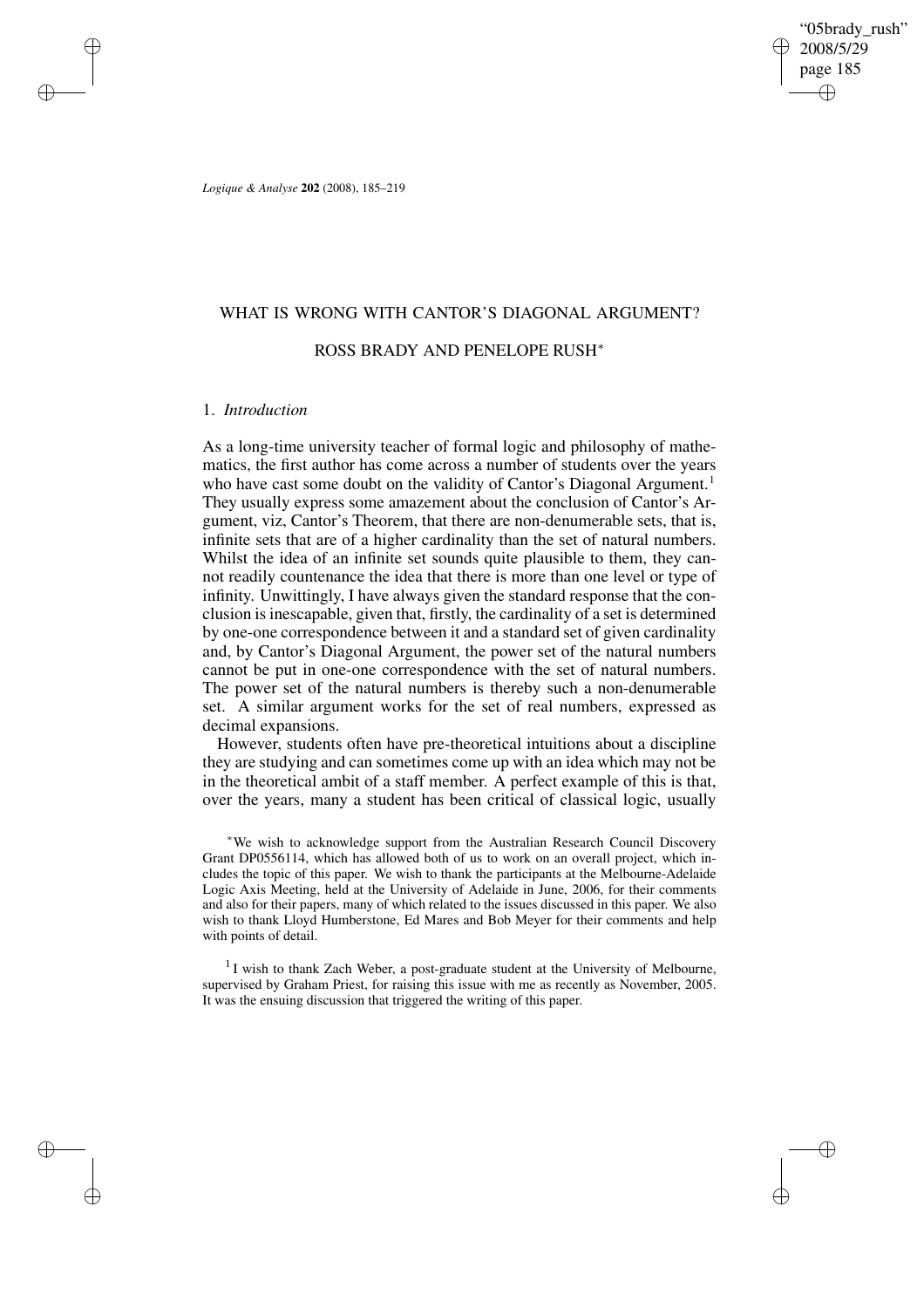"05brady\_rush" 2008/5/29 page 186 ✐ ✐

✐

✐

#### 186 ROSS BRADY AND PENELOPE RUSH

criticizing the truth-table of the material '⊃' or the lack of relevance of conclusions to premises. One only has to see the motivation and development of relevant logics, which pursue these concerns, to realize that there is an important point to the student's persistence in this case. (We will come back to this in section 2 below.) What we aim to show in this paper is that there is also an important point to the student's concerns about Cantor's Diagonal Argument, thus making amends to these students.

But, what could be wrong with Cantor's Argument? It must be something to do with the treatment of infinity. Initially, one would treat infinity as something that can be approached through ever larger finite numbers, as would happen in the process of establishing a limit of a sequence of numbers. In this context, recursive processes, functions and sets would have initial appeal. We will see later how this fits in.

Focussing back on the above two concerns, we can see that they are not unrelated. The concern about material implication and its lack of relevance leads us naturally to consider mathematical structures in the light of recent work on relevant logic, and especially weak relevant logics without the Law of Excluded Middle (see [RLR1 & 2]). As we shall see, such relevant logics provide a weaker base than classical logic and so are more capable of showing up the shortcomings of Cantor's Argument.

To do all this, we first consider the entailment logic MC, based on meaning containment, which contains neither the Law of Excluded Middle (LEM) nor the Disjunctive Syllogism (DS) (see Brady [1996] and [UL]). We then argue that the DS may be assumed at least on the same basis as the assumption of the LEM, which is, we argue, justified over a finite domain or for a recursive property over an infinite domain, or however the LEM might be subsequently proved. In the recursive case, use is made of Mathematical Induction. We then show that an instance of the LEM is instrumental in the proof of Cantor's Theorem, and we then argue that this is based on a more general form than one can reasonably justify, i.e. it is not one of the above justified assumptions. Finally, we briefly consider the impact of our approach on arithmetic and naive set theory, and compare it with intuitionist mathematics and very briefly with recursive mathematics.

Our 'Four Basic Logical Issues' paper [200x], would provide useful background, the current paper being an application of the some of the ideas in it, though readable independently of it. Further background can be provided by the first author's earlier conference paper 'Entailment Logic – A Blueprint' [2007].

✐

✐

✐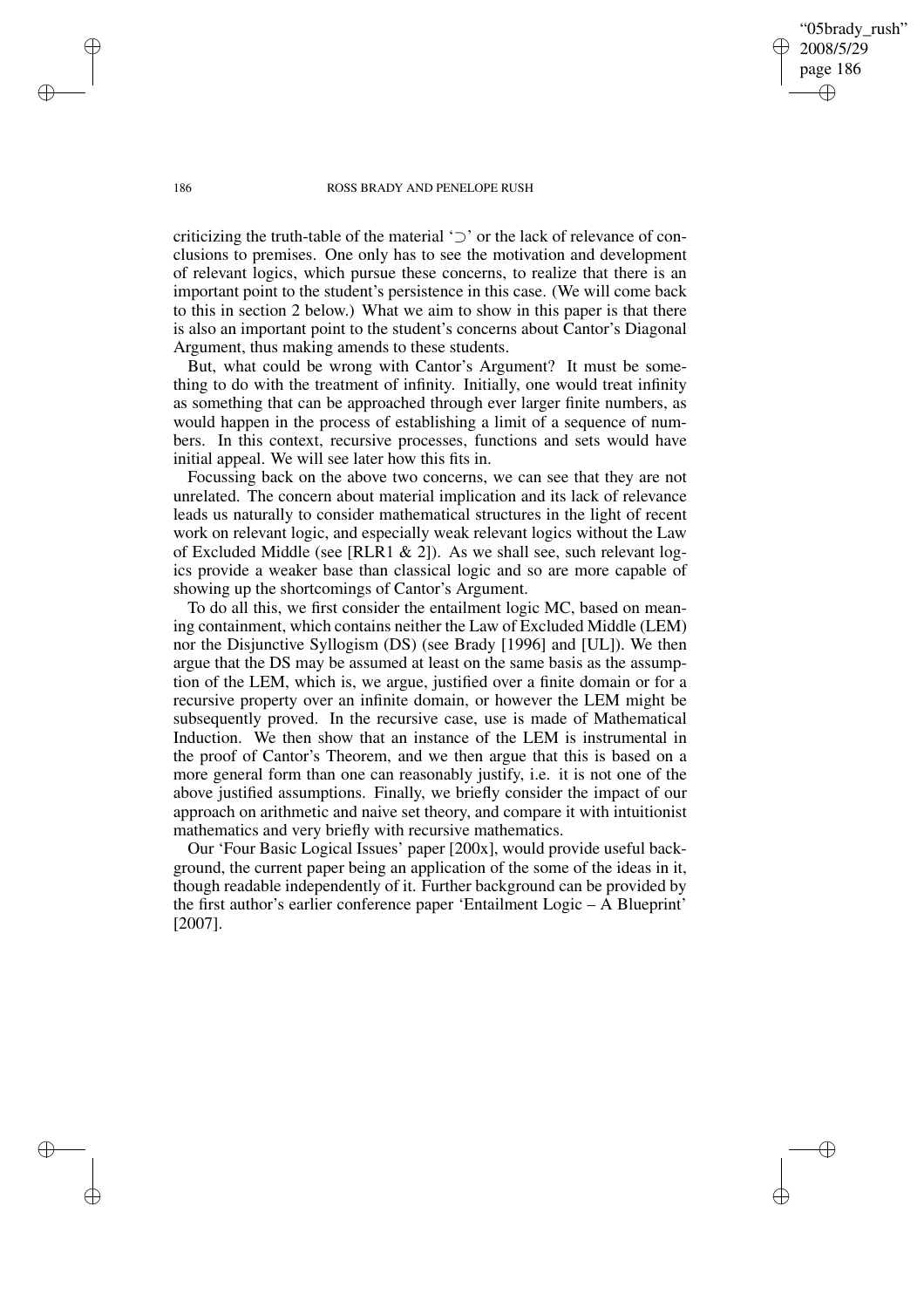## 2. *The Entailment Logic MC*

✐

✐

✐

✐

Deductive logic is about the deduction of conclusions from premises, where the conclusions follow as a matter of certainty. As in Brady [2007], this certainty is due to the meaning relationships between a conclusion and its premises, i.e. the premises embody some concepts, from which the conclusion follows as a further property of these concepts and only these. In this light, it is reasonable to introduce the inference connective  $\rightarrow$ , to be understood as meaning containment, as detailed in Brady [1996] and [UL]. Also, the inference ' $\Rightarrow$ ', used to relate the conclusion to the premises of an argument, is not only truth-preserving, but is also driven by meaning containment. This can indeed be seen by examining the rules of the logic QMC, given below. 2

So, we introduce below such an entailment logic MC, the entailment being represented by the above ' $\rightarrow$ '. A particular feature of MC is that each of the other connectives is dependent for its properties on this entailment  $\rightarrow$ , in that theorems involving them can be built up from entailment theorems, making entailment theorems the focus of the logic. This follows from the metacompleteness property for MC, as can be seen from Slaney [1984] and [1987]. The metavaluations, for which metacompleteness with respect to the logic holds, are determined inductively for all formulae constructed from entailment theorems. What also follows from the metacompleteness of MC is the important Priming Property: if  $\vdash A \lor B$  then  $\vdash A$  or  $\vdash B$ , an intuitive property that depends in this case on the A or the B being built up from entailment theorems.

 $MC$  (previously called  $DJ<sup>d</sup>$ ) is also a depth relevant logic (as can be seen in Brady [1984]), and can be used to solve the set-theoretic and semantic paradoxes (as can be seen in Brady [2000] and, in detail, in [UL]).

We now present the axiomatization of MC and its quantificational extension QMC. We use the system QMC, which is MCQ without the quantificational distribution principles,  $\forall x(A \lor B) \rightarrow A \lor \forall xB$  and  $A \& \exists xB \rightarrow$ ∃x(A&B). The term 'QMC' is derived from Mares and Goldblatt's QR in their [2006], which is the relevant logic RQ, also without these distribution principles. We will explain why these principles are dropped in section 9.

## *MC*.

## *Primitives*.

 $\sim$ , &,  $\vee$ ,  $\rightarrow$  (connectives).

<sup>2</sup> Briefly, Rules 1 and 3 exhibit applied meaning containment, whilst the comma of Rule 2 is conjunctively interpreted. For Quantified Rule 1, the premise A must have an unconstrained free variable, upon which the generalisation takes place. So, the universal quantifier exhibits what is already there in the free variable.

✐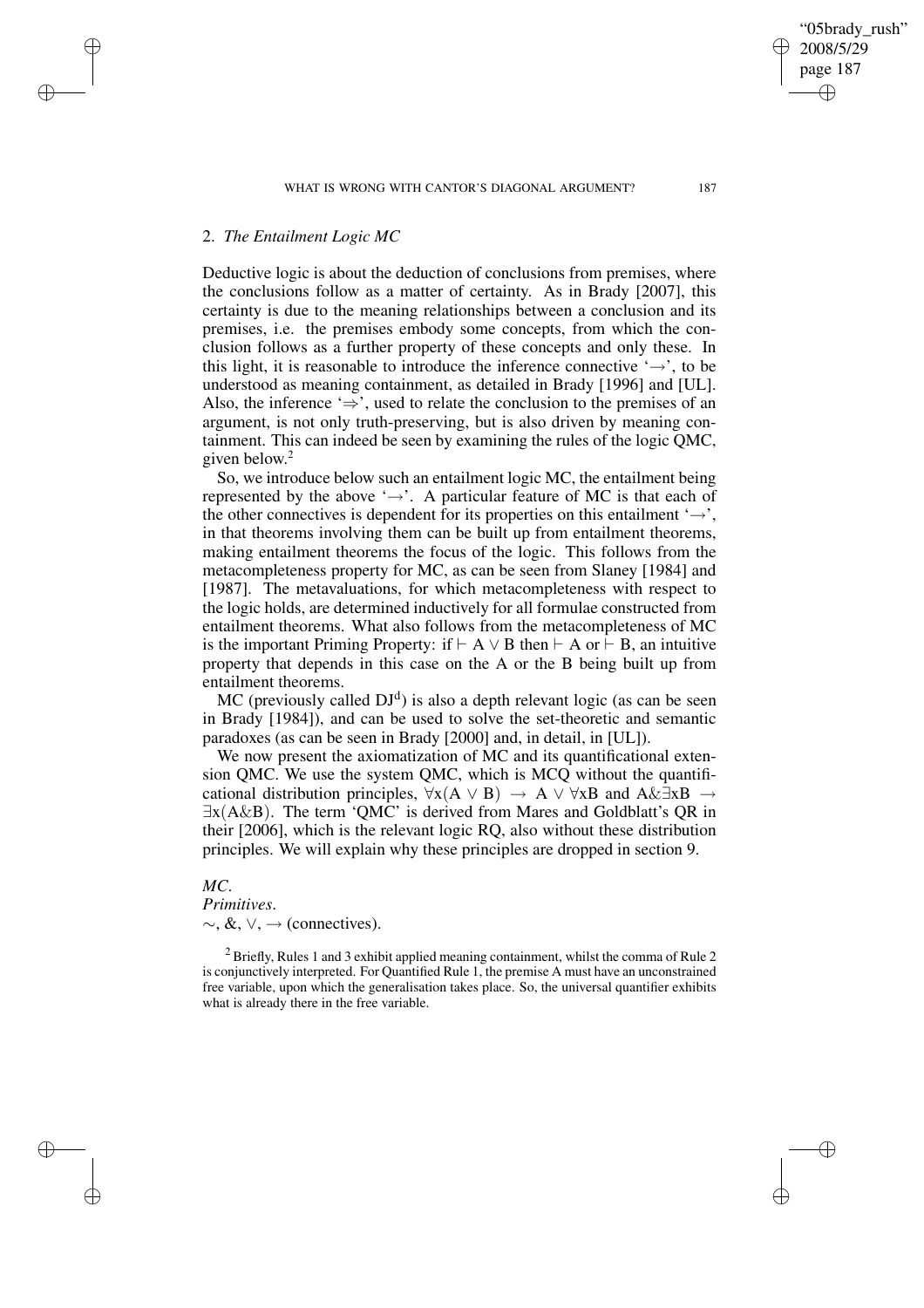✐

#### 188 ROSS BRADY AND PENELOPE RUSH

 $p, q, r, \ldots$  (sentential variables). *Axioms*. 1.  $A \rightarrow A$ . 2.  $A\&B \rightarrow A$ . 3.  $A\&B \rightarrow B$ . 4.  $(A \rightarrow B) \& (A \rightarrow C) \rightarrow .A \rightarrow B \& C.$ 5.  $A \rightarrow A \vee B$ . 6.  $B \rightarrow A \vee B$ . 7.  $(A \rightarrow C) \& (B \rightarrow C) \rightarrow .A \lor B \rightarrow C$ . 8.  $A\&(B \vee C) \rightarrow (A\&B) \vee (A\&C)$ . 9.  $\sim \sim A \rightarrow A$ . 10.  $A \rightarrow \sim B \rightarrow B \rightarrow \sim A$ . 11.  $(A \rightarrow B) \& (B \rightarrow C) \rightarrow .A \rightarrow C$ . *Rules*. 1. A,  $A \rightarrow B \Rightarrow B$ . 2. A,  $B \Rightarrow A \& B$ . 3.  $A \rightarrow B$ ,  $C \rightarrow D \Rightarrow B \rightarrow C \rightarrow A \rightarrow D$ . *Meta-Rule*. 1. If  $A \Rightarrow B$  then  $C \lor A \Rightarrow C \lor B$ .

*QMC*.

*Additional Primitives*.  $\forall$ ,  $\exists$  (quantifiers). a, b, c, . . .(free individual variables). x, y, z, . . .(bound individual variables). f, g, h,  $\dots$  (predicate variables). *Quantificational Axioms*. 1.  $\forall x A \rightarrow A^a/x$ . 2.  $\forall x(A \rightarrow B) \rightarrow .A \rightarrow \forall xB$ . 3.  $A^a/x \rightarrow \exists xA$ . 4.  $\forall x(A \rightarrow B) \rightarrow .\exists xA \rightarrow B$ . [Note that, in distinguishing free and bound variables, x can only occur bound in the 'A' of Ax2 and in the 'B' of Ax4.] *Quantificational Rule*. 1.  $A^a/x \rightarrow \forall xA$ , where a does not occur in A.

[This rule generalises on the free variable a in  $A^a/x$ , with occurrences in exactly the same places as those of the bound variable x in A.]

*Quantificational Meta-Rule*.

1. If  $A^a/x \Rightarrow B^a/x$  then  $\exists xA \Rightarrow \exists xB$ , where a does not occur in A and B. The meta-rules MR1 and QMR1 carry the proviso that, in the derivations  $A \Rightarrow B$  and  $A^a/x \Rightarrow B^a/x$ , the rule QR1 does not generalise on any free variable in A and  $A^a/x$ , respectively.

✐

✐

✐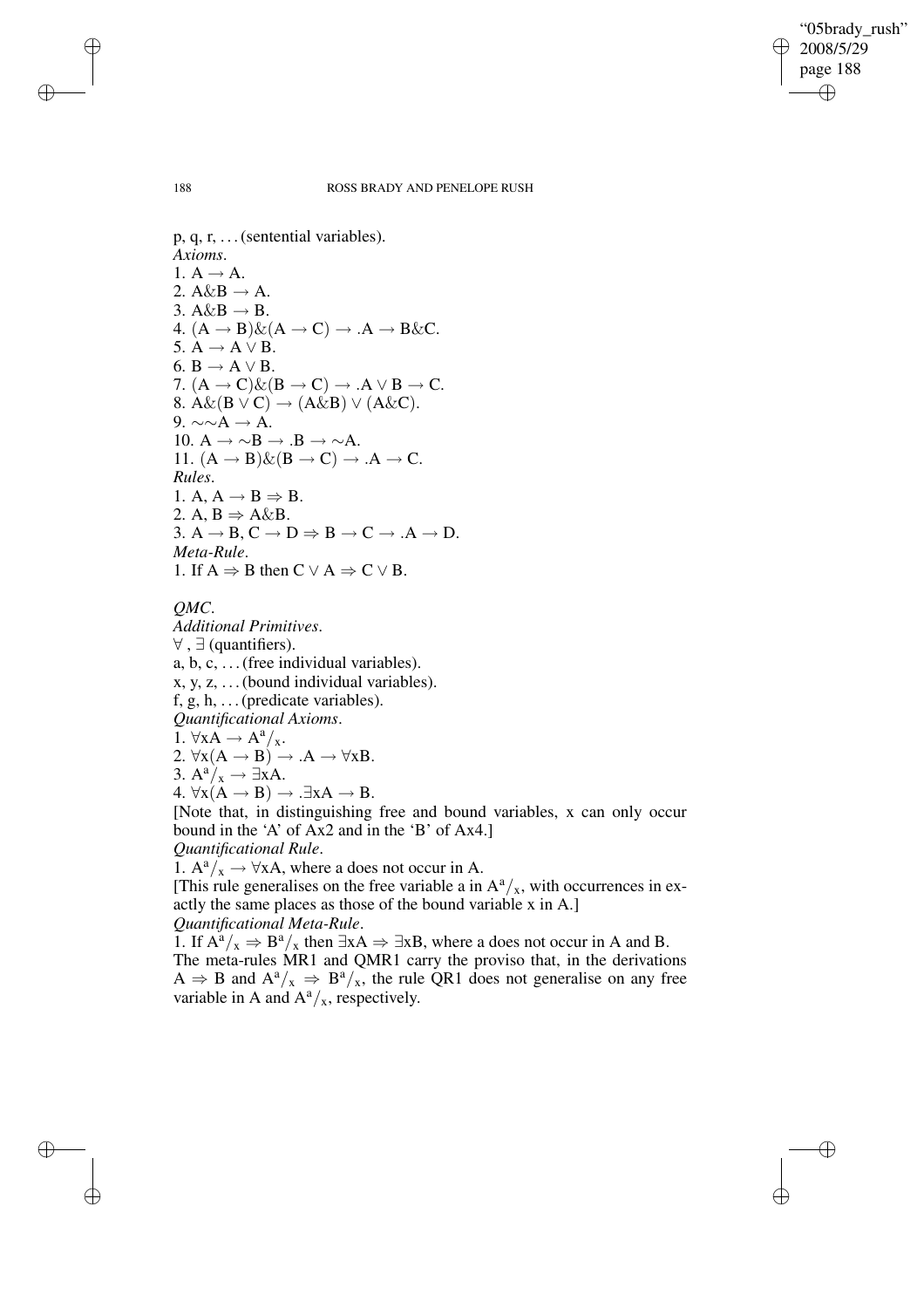WHAT IS WRONG WITH CANTOR'S DIAGONAL ARGUMENT? 189

## 3. *The Lack of the DS and the LEM*

✐

✐

✐

✐

As noted in [UL], pp. 39–41, the logic MC, there called  $DJ<sup>d</sup>$ , contains neither the Disjunctive Syllogism (DS) nor the Law of Excluded Middle (LEM). The DS ( $\sim$ A, A  $\vee$  B  $\Rightarrow$  B), from which Ex Falso Quodlibet (A,  $\sim$ A  $\Rightarrow$  B) easily follows, cannot be a rule of MC because, as in Ch. 6 of [UL], the model MD of the dialectical (inconsistent) set theory DST, based on an extension of the logic  $DJ<sup>d</sup>$ , is non-trivial, as shown on p. 245 of [UL]. Also, the LEM  $(A \vee \sim A)$  cannot be a theorem as the Priming Property (see 2) would then fail. Further, the LEM can be used to prove paradoxes such as the Liar, in the form of inconsistencies, but the overarching predicate theory PT, based on the higher-order predicate logic  $DJ<sup>d</sup>HQ$  is simply consistent, as shown in Ch. 8 of [UL].

Further, as stated on p. 39 of [UL], 'the LEM and the DS . . . only involve negation and disjunction, and do not involve the entailment connective', making them 'independent of any considerations to do with meaning containment'. They would have to be justified through the meanings of negation and disjunction. Disjunction is much better understood than negation, and classical negation as a universally applicable negation is hard to justify in a non-circular fashion, as argued in Ch. 1.7 of [UL]. Indeed, it is very doubtful whether there are general logical principles to support either the LEM or the DS and, as also argued in [UL], there are likely examples of each of these principles failing, as well as the many obvious examples of each holding. (We pick this up later in this section.)

In [UL], it is assumed as a result of this, that both of these principles hold for so-called classical sentences<sup>3</sup> and 2-sorted systems are set up, one sort for classical sentences, and one sort for sentences in general where neither principle is assumed. The book goes on to argue that the major mathematical theories, including set theory and arithmetic involve only classical sentences, thus allowing whole classical mathematical theories to be transcribed within the classical sort.

However, as explained in Brady and Rush [200x], there is a general problem justifying the classical sort in that the domain of classicality is hard to define in precise terms, and a single sort is neater and philosophically easier to justify. This paper, together with Brady [2007], suggests metacompleteness and rejection as techniques to prove the DS and the LEM within a single sort. However, as will be explained below, we will derive them where we can and we may assume them outright in other appropriate circumstances. With

"05brady\_rush" 2008/5/29 page 189

✐

✐

✐

<sup>&</sup>lt;sup>3</sup> The reason we can talk of classicality here is that all the tautologies of classical logic, expressed in the connectives ∼, & and ∨, can be proved in the logic MC from the LEM, using normal-forming operations, and the detachment rule of classical logic is easily obtained from the DS.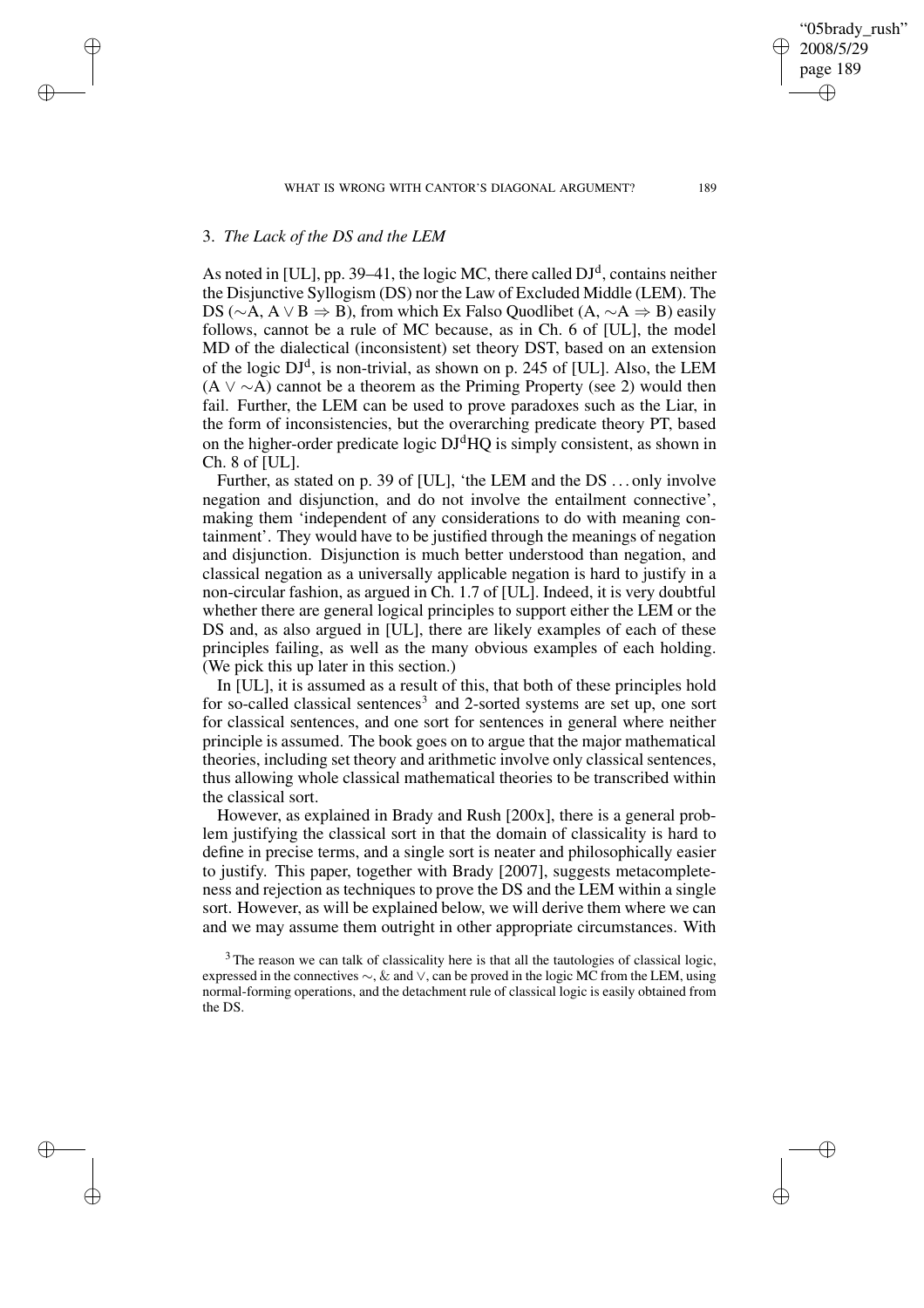"05brady\_rush" 2008/5/29 page 190 ✐ ✐

✐

✐

#### 190 ROSS BRADY AND PENELOPE RUSH

its lower focus on classicality, the single sort will also deal with Richard Sylvan's voiced concern to the first author that I have compromised too much with the classicists.

As we mentioned at the beginning of 2, logic is based on deduction, and should focus on proof theory, and so any semantics ought to be able to characterize proof-theoretic features. A suitable concept of truth for this would be establishable truth, as suggested in Brady [2007]. Being a relatively weak relevant logic without the LEM, the logic MC is likely to turn out to be constructive in some sense, having the lack of the LEM in common with intuitionist logic, but there are differences here in the inferences and in the negation. The important thing in common with intuitionism is the need to derive the unnegated and negated forms of a proposition, which then enables truth and falsity to properly overlap and not be exhaustive. We will briefly compare these logics in section 10 at the end of the paper.

Deductive systems prove results about concepts captured by the axioms or assumptions associated with these concepts. It is quite conceivable that such a system may be simply inconsistent or that it may be ∼-incomplete. The best known example of simple inconsistency is the classically based naive set theory, initially introduced by Cantor. There are many examples of concepts that seem to be consistent with each other to start with, but turn out, upon some development of the combined theory of such concepts, to be inconsistent. Examples of such inconsistency are to be found in Priest [2001], pp. 67–8 and pp. 125–6. The best known example of ∼-incompleteness, indeed incompletability, is classically based Peano Arithmetic, due to Gödel's Incompleteness Theorem. Also, it would not be hard to find concepts about which a question could be asked without a yes-or-no answer, due to incomplete specification of the concept or concepts. Thus, a 4-valued logic, embracing independent truth and falsity, should form the basis of a natural semantics for deductive systems.

So, the failure of both the DS and the LEM is quite appropriate, certainly for logics such as MC. Indeed, it seems very odd, as pointed out in Brady [2007], for classical logic to include the DS and the LEM, only to find that classical theories can be simply inconsistent or ∼-incomplete, respectively. Classical proof theory cannot even ensure the Boolean negation upon which the logic is based. Recall, though, that MC is metacomplete and so has the Priming Property, which in turn ensures that there is a closer connection between the DS and simple consistency and between the LEM and ∼ completeness.<sup>4</sup>

✐

✐

✐

<sup>&</sup>lt;sup>4</sup> The relationships are as follows, for metacomplete systems based on MC: If the DS holds (as an admissible rule) then the system is simply consistent, provided the system is non-trivial.

If the system is simply consistent then the DS holds, again as an admissible rule.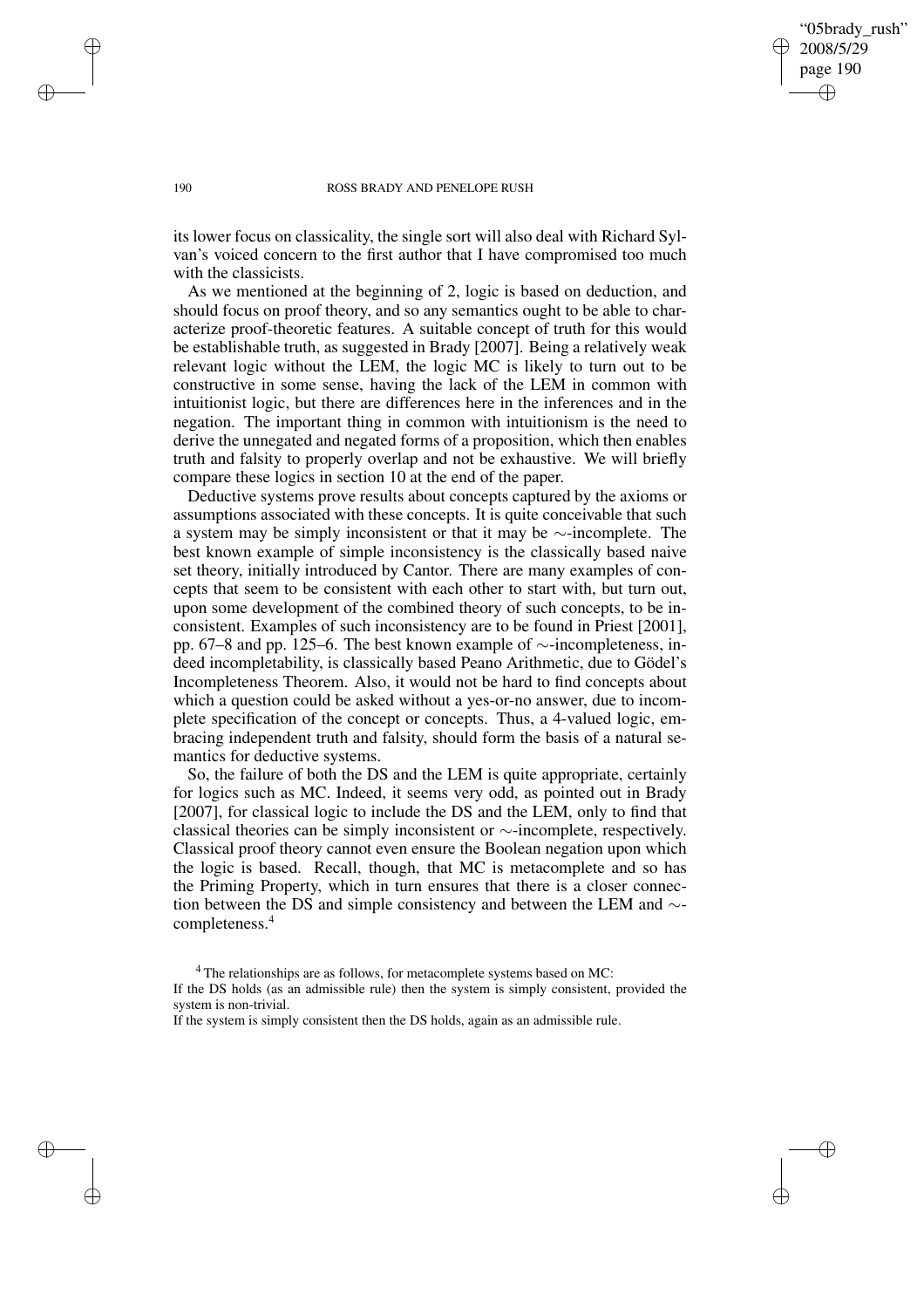We further these ideas in the next section, gaining some support from a specific naturalistic perspective for our claim that the LEM is contingent.

#### 4. *The Contingency of the LEM*

✐

✐

✐

✐

It is important to note that one does not have to be a constructivist or have an intuitionist's bent in order to doubt that the LEM is universally applicable. Indeed, quite beside the main conceptually motivated argument presented here (which itself emanates from a basic focus on the derivation of conclusions from premises and has no particular constructivist or intuitionist context for that focus), there are a number of independently motivated arguments supporting the notion that the LEM is, in fact, contingent.

One of the most compelling philosophical arguments begins simply by noting the ubiquity of examples wherein the LEM can be seen to fail: of particular interest to the universal approach taken here are those at the limits of human possibility. <sup>5</sup> An especially compelling argument utilizing such examples is that given within the context of a naturalistic philosophy, of the sort sketched in Maddy's [2002]. Since such a context may also serve to explain something of the general role and nature of MC itself, it is worth briefly exploring Maddy's position further.

The (radically strengthened) ideal<sup>6</sup> behind the naturalistic philosophy of logic Maddy puts forward is that of logic as a neat intersection between the internal and the external, wherein logical laws are as much a feature of an external/objective reality as they are an inherent feature of our own make up. Thus, the apriority or certainty of the logical laws comes from both their conceptual necessity and from the general structure of reality itself. This is the ideal. The method (roughly) is transcendental insofar as the notion of conceptual necessity corresponds to the notion of the general pre-conditions of conceptual thought itself, and empirical insofar as the logical laws are (very generally) empirically veridical.

Thus a naturalistic ideal can be viewed as just one small section of a universal ideal. As we have already indicated, a universal approach focuses on human possibility — on deduction per se, and as such is concerned less with the general structure of reality than with the conceptual structure of deduction itself. External, empirically veridical reality is one of the areas to

If the LEM is a theorem then the system is ∼-complete. If the system is ∼-complete then the LEM is derivable through either of its disjuncts.

 $<sup>5</sup>$  These are spelled out in Brady and Rush [200x].</sup>

<sup>6</sup> This is one of the ideals it can serve, at any rate.

"05brady\_rush" 2008/5/29 page 191

✐

✐

✐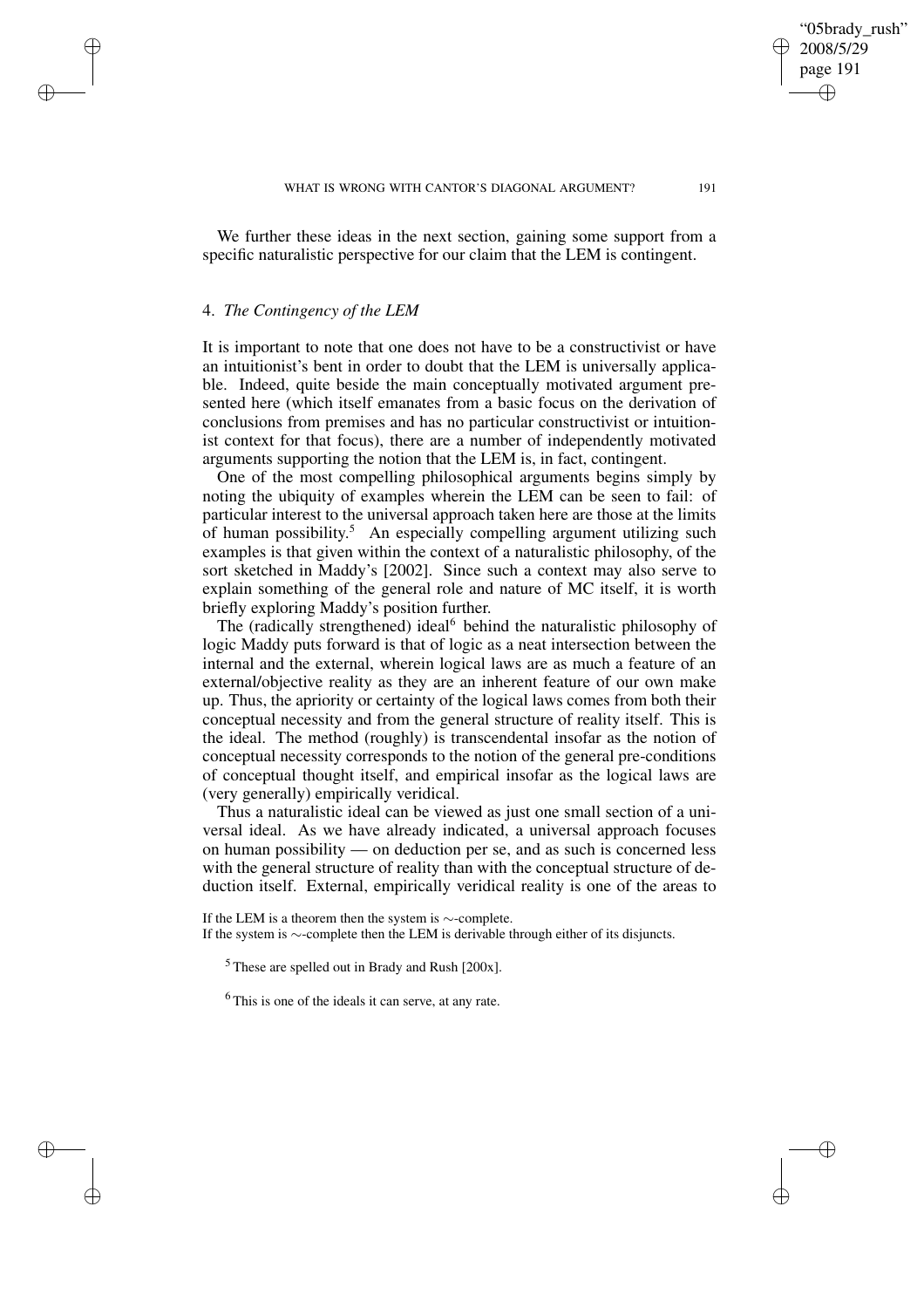"05brady\_rush" 2008/5/29 page 192 ✐ ✐

✐

✐

#### 192 ROSS BRADY AND PENELOPE RUSH

which deduction can be applied, but it applies equally to fiction and to inconsistent scenarios. Thus it is the nature of the concepts themselves that forms the main focus of a universal logic. A further reason such a logic is removed from empirical concerns is its claim to an a priori status, situating it outside any 'web of belief' (Shapiro [2000]). Nonetheless, there is within the universal framework an intersection of our deductive structure with the structure of the way we do in fact reason, and this in turn intersects with the general structure of reality. From the many perspectives we may take of this intersection, naturalism gives one that highlights some features we ought to expect of the deductive structure, or of the nature of deduction itself.

If we adopt such a perspective, then, and so accept for a minute the initial ideal with which the naturalist begins, we note that Maddy's logical naturalism falls some way short of the attainment of this ideal, and indeed of the attainment of any of its humbler versions. This, though, is just in case we take such a picture as applying to classical logic. When we take the same general philosophy and apply it to the logic of Meaning Containment, we move to within grasping reach of the strongest version and to (at least an arguable) attainment of the humbler versions canvassed.

Working with a modernised set of Kantian categories and forms of judgement, Maddy examines how these might 'underlie the laws of logic' on p. 70 of her [2002]. The first such category is that of an object as a member of a class: 'objects grouped together by their relational similarities', also on p. 70 of [2002]. From this, Maddy builds 'minimal' or pre-formal versions of conjunction and disjunction, as 'counterparts of . . . intersections and unions'. We pause here to note that the semantics picking out the logic MC, called 'content semantics' in Brady [1996], follows the same conceptual route. The idealisation required to get from these notions to the connectives of classical logic is, as Maddy goes on to show, quite substantial. Meaning Containment, on the other hand, is the natural crystalisation of just such set-theoretic concepts. For example, in Brady [1996], conjunction corresponds to a closed union and disjunction to an intersection of contents.

But as Maddy notes, the problems for classical logic begin with:

'extend[ing] the minimal versions [of the fundamental categorical forms] to full [classical] connectives capable of applying to any descriptions' ([2002], p. 71).

The first aspect of this problem that Maddy considers is the contingency of the LEM:

'does thinking in terms of [the categories] . . . also commit us to granting, for example, that any given object must either have a given

✐

✐

✐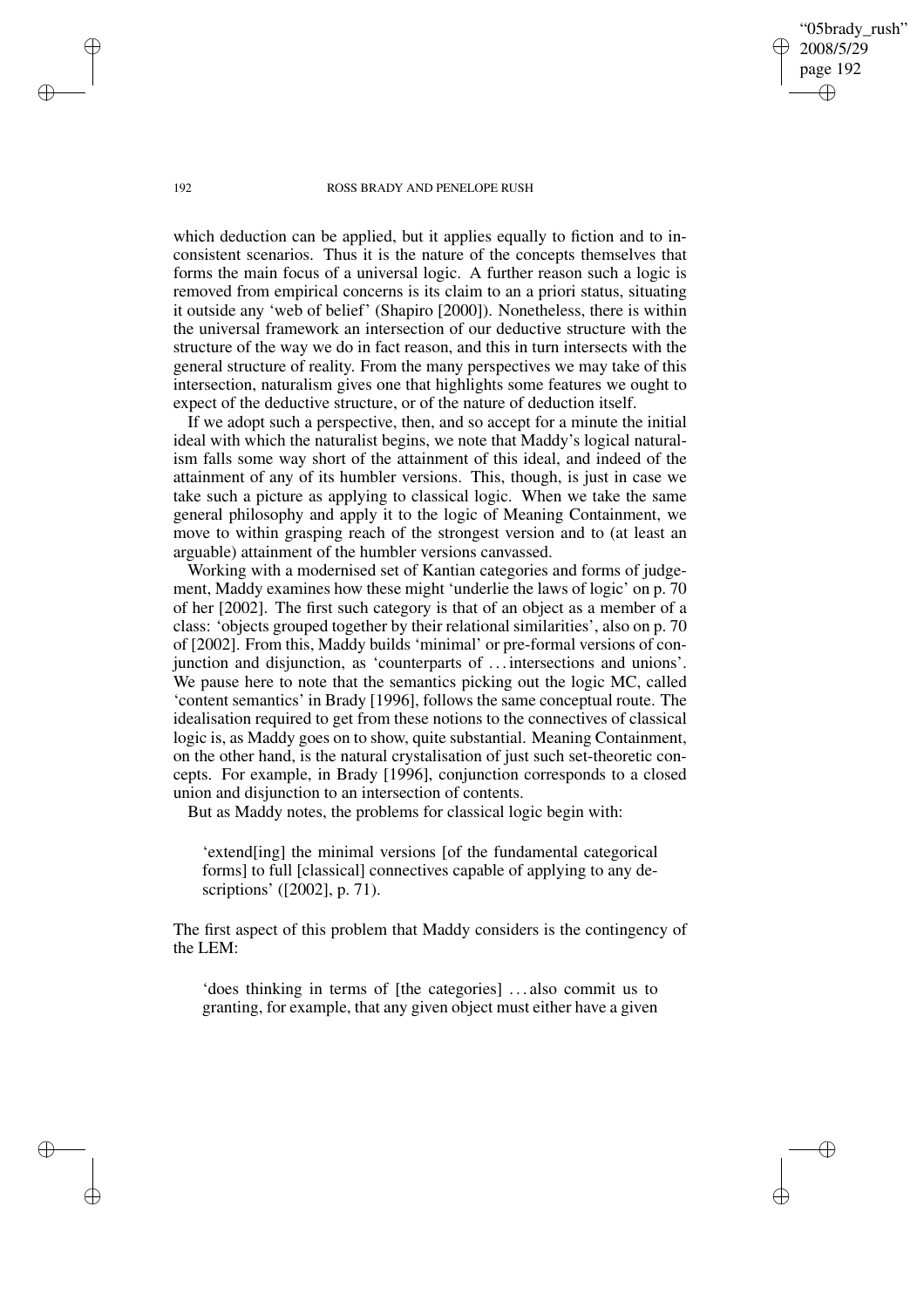WHAT IS WRONG WITH CANTOR'S DIAGONAL ARGUMENT? 193

property or fail to have it? It seems to me [Maddy] that the answer must be no' ([2002], p. 71).

Classical logic's universal LEM is, then, a significant idealization,

✐

✐

✐

✐

'required to cover the distance between the rudimentary logic of our fundamental conceptual machinery and the laws of modern logic' ([2002], p. 73).

In fact, Maddy's general naturalistic picture of the growth of logical concepts from pre-formal categories highlights the appropriateness of MC over classical logic in a number of places. The universal LEM is just one of these:

'This is the first major idealization . . .Removing all truth-value gaps and restoring the standard truth-functional negation produces the full store of propositional tautologies involving conjunction disjunction and negation . . . a second sort of idealization [is required] . . . in the definition of the conditional . . . there need be no 'causal connection' (Frege [1879], p. 14) between the two components: 'if the sun is shining, then  $3 \times 7 = 21'$  is true, though the sun's shining has nothing to do with the arithmetical fact. Here we make a clear and deliberate departure from the content of the underlying category' (Maddy [2002], p. 73).

Put this way, the notion that this is a positive trade off seems, at least, debatable. That is, if we begin with pre-formal notions and look, from a relatively unbiased (non-classical) perspective, at the sort of naturalistic story Maddy presents, then the case for MC seems clear. A logic that preserves our pre-formal conceptualizations *without* the idealizations outlined above, is surely preferable to one necessitating the same. This is particularly true given that none of the essential strengths of classical logic are lost (see footnote 3), nor is the general logical goal — the formalization of deduction compromised in MC. So, we do in fact have the means of maintaining all of the former, without the substantial idealisation (perhaps properly called a distortion) of a universal LEM and without an unnatural truth-functional negation.

It seems, in short, that Maddy has presented a good argument for the contingency of the LEM, but she goes on to argue that its axiomatic status in classical logic is a necessity. This does not make sense once we know we've an alternative: upon consideration of this alternative, it becomes apparent that the universal LEM is unnatural, both pre-formally and, it turns out, in application. Building a logic by beginning with an unbiased analysis of the

"05brady\_rush" 2008/5/29 page 193

✐

✐

✐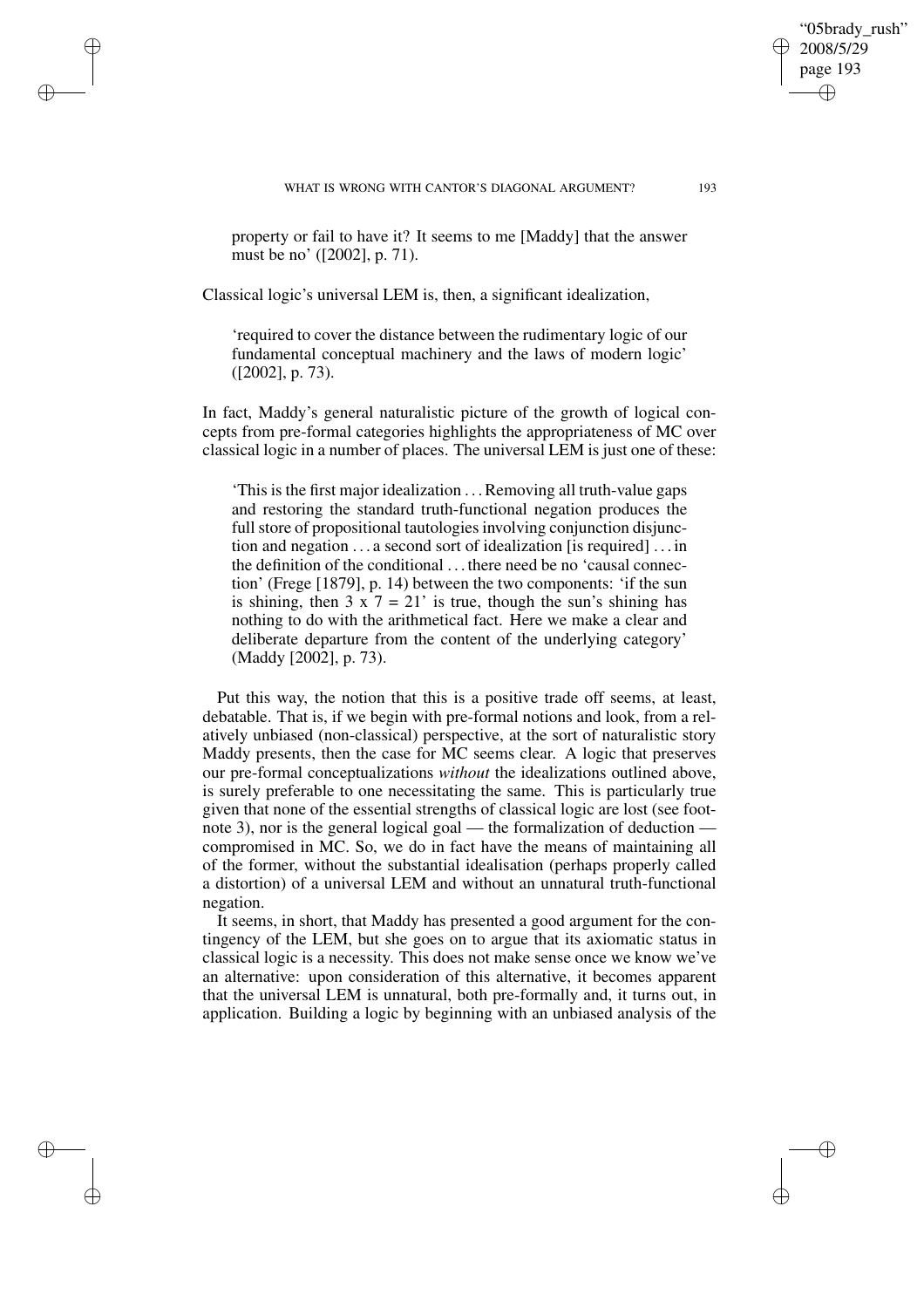"05brady\_rush" 2008/5/29 page 194 ✐ ✐

✐

✐

#### 194 ROSS BRADY AND PENELOPE RUSH

pure concepts involved results in a logic closer to the concepts, i.e. one less idealized; one with no obvious 'departure from the content of the underlying category [/concept], motivated by the [perceived, classically biased] needs of logical theorizing' ([2002], p. 73), and one with a more coherent application.

Meaning Containment, with its restricted LEM, embodies none of the radical idealizations required to reach classical logic. The move from the sort of pre-formal categories Maddy proposes to the logic itself is, in the case of MC, an entirely natural one. In fact, Maddy concludes from her analysis that not just the LEM, but the whole of (classical) logic itself is contingent. We reject this conclusion (for the logic MC), but embrace the premises. That is, her naturalistic analysis can justify not only the contingency of some principles, but also the apriority of others.

We predict that the natural fit of the logic MC with the general structure of conceptual thought will be shown by any analysis of pre-formal cognition. Rather than outline possible examples here, we simply note that a naturalistic or Kantian analysis immediately suggests a more inclusive, less idealised logic than classical logic, and this points not only to a restricted LEM, but to Meaning Containment (MC) itself; i.e. to a revised conditional, to content semantics and to a non-classical negation, among other things. One way of characterizing the situation is to note that by such analysis we are led to a clearer picture of just which logical systems deserve the title 'deviant' and which the title 'natural'. Thus, MC is the natural logic, and classical logic shows up as deviant, turning Quine on his head.

Rather, then, than revise the original naturalistic ideal downward to meet the limitations of the proposed (classical) logic, we suggest that the existence of a logic that 'fits' the general naturalistic story both redeems this ideal and lends support to the particular logic (MC) thereby exemplified. Specifically, we note that such a universal logic has a strong claim to Kantian apriority (if indeed anything has): in that it is 'epistemologically independent of sensory empirical experience, and . . . a necessary underpinning of empirical science' (Posy [2005], p. 333). The transcendental argument gives the independence of the resultant logic, while its general empirical verifiability, in accordance with an overarching naturalistic philosophy, gives the required agreement with empirical science. There will be further discussion on this in later work.

In the next two sections, we examine the DS and the LEM with a view to working out when we should assume them. Despite not being logical laws, they are both used extensively in everyday and technical reasoning. We need justification for them, over and above the meaning considerations used to justify logical laws.

✐

✐

✐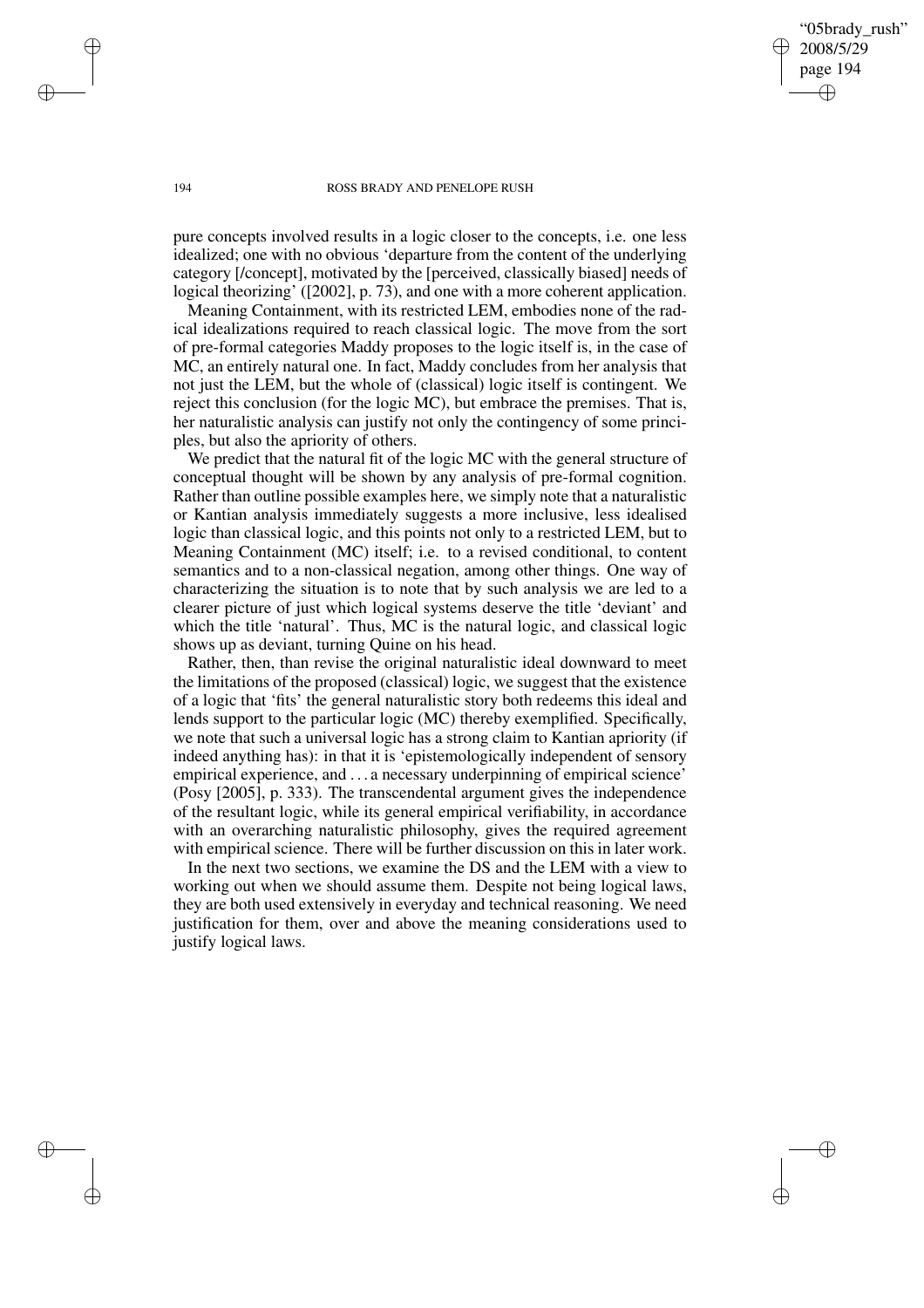✐

✐

✐

We start by considering the DS in the context of classicality, i.e. in conjunction with the LEM. (See footnote 3.) In [UL], classicality was taken to apply over the physical world and to all abstractions and idealisations thereof. It turns out, though, that this criterion is too broad. Specifically, it applies the notion of classicality where it clearly ought not apply. For example, both Heisenberg's uncertainty regarding the position and momentum of an electron, and the Gödel sentence G of Peano arithmetic fall within its scope. Given that classicality itself is an abstracted notion, effectively limiting the range of 'real' world situations to an idealized subset, the consequent enlargement of this subset to again cover what it was abstracted from in the first place, seems misguided. That is, taking classicality to apply to our broadest concept of 'the physical world' is at best an otherwise unjustified technical convenience, at worst a severe misrepresentation of our knowledge of physical reality.

These are not the only examples of non-classical physical reality. Another could be the status of current information about far-distant space. Attaching a definite truth value to such information seems contrived, as there is no way such information can be checked due to the time taken for light to reach us. By comparison, the admission of such (real) truth value gaps into our formal logic seems natural and more faithful to our knowledge of the concepts concerned. This echoes a similar argument made in Brady and Rush [200x] in which we conclude that classicality can reasonably be taken to apply over (whatever turns out to be) the *large part* of the physical world, and what can be mapped into this. And the derivation of the LEM and the DS is one of the means by which we can expand and refine the concepts concerned: both that of classicality, and that (part) of the physical world.

We now consider the DS by itself. The DS ( $\sim$ A, A  $\vee$  B  $\Rightarrow$  B) might be provable using metacompleteness through the Priming Property, together with the simple consistency of A. However, in this case, the DS is not needed as B is independently provable. The DS might also be provable using rejection and the Real DS ( $\exists$  A, A $\lor$ B  $\Rightarrow$  B), together with the consistency of A in the form  $\vdash \neg A \Rightarrow \neg A$ , as set out in Brady [2007]. To make this consistency work, we need rejection-soundness, i.e. for all formulae A, it is not the case that both  $\vdash$  A and  $\neg A$ , which is usually easy to show in a rejection system. There is a problem with the broader use of rejection in that no rejectioncomplete axiomatization for MC (i.e. where, for all formulae A, either  $\vdash A$ or  $\vdash$  A) has been established. However, rejection-completeness does hold for FDF, the first-degree formula fragment of MC (see Brady [2008]), which is what one is most likely to use in practice, as second degree is rarely used. The proof here relies on normal-forming operations, which are not adequate for the full MC.

✐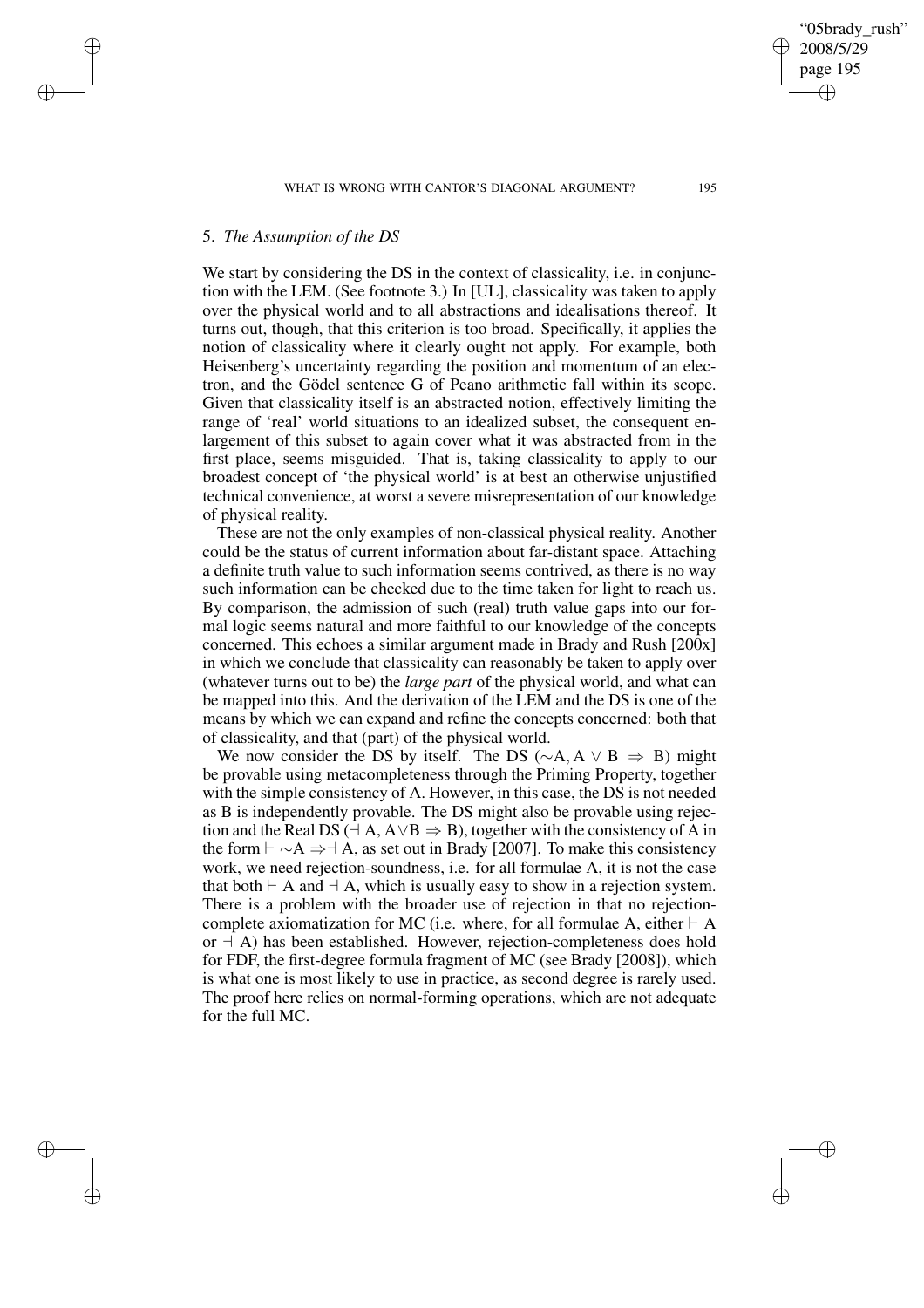"05brady\_rush" 2008/5/29 page 196 ✐ ✐

✐

✐

#### 196 ROSS BRADY AND PENELOPE RUSH

When used, the disjunction in the DS must come from somewhere. If proved outright, i.e. without assumption, in a metacomplete system then the DS is not needed under simple consistency, as described above. If the disjunction is derived through the LEM, which is proved without assumption, then each disjunct may well be derivable and the DS not needed, as above. If the disjunction is derived through assumptions, including the LEM, one would have to similarly assume the DS to use it.

Indeed, many uses of the DS are based on a prior use of the LEM or similar disjunctive assumptions. Take, for example, the 9x9 number puzzle, Sudoku, currently occurring in Australian newspapers. It consists of a 9x9 array of squares, broken down into 9 3x3 arrays. In each square is to be put a single number,  $1, \ldots, 9$ , such that each  $3x3$  array has exactly the numbers 1,. . . ,9, and also each row and each column of the 9x9 array has exactly the numbers 1, ..., 9. All these rules are disjunctive. The fact that, in a particular square  $(i,j)$ , at least one of  $1, \ldots, 9$  occurs is an extended LEM to nine propositions, which can be expressed thus:  $1_{i,j} \vee 2_{i,j} \vee \ldots \vee 9_{i,j}$ . The fact that no two distinct numbers can occur, say 1 and 2, can be expressed:  $\sim$ (1<sub>i,j</sub>&2<sub>i,j</sub>), which is equivalent to the disjunctive  $\sim$ 1<sub>i,j</sub> ∨  $\sim$ 2<sub>i,j</sub>, by De Morgan's Law. For each of the three above kinds of subsets in the 9x9 array, each number occurs at least once. The number 1, say, occurs in either of the squares:  $(1,1), (1,2), \ldots, (1,9)$ , in the first row. This can be expressed disjunctively:  $1_{1,1} \vee 1_{1,2} \vee \ldots \vee 1_{1,9}$ , using the terminology above. Each number cannot occur in two of the squares in these kinds of subsets. E.g., the number 1 cannot occur in both of the first two of the above squares, expressed:  $\sim$ (1<sub>1,1</sub>&1<sub>1,2</sub>), which is equivalent to  $\sim$ 1<sub>1,1</sub> ∨  $\sim$ 1<sub>1,2</sub>.

In the Sudoku puzzle, certain squares are already filled in with specific numbers. The object is then to fill in the remaining squares, using the above rules. The puzzle is composed so that there is only one solution. If a number 1, say, is given as being in square (1,2), i.e.  $1_{1,2}$ , then, by application of the DS to the above disjunction  $\sim$ 1<sub>1,1</sub>  $\vee$  1<sub>1,2</sub>,  $\sim$ 1<sub>1,1</sub> follows and the number 1 cannot be in  $(1,1)$ . This negative statement can then be used to whittle down what started as a nine-fold disjunction, by further application(s) of the DS. All the other cases follow the same logical pattern. As we can see, in making deductions from the given information of the puzzle, the DS is successively applied to these disjunctions until a single number is found for each square, yielding the unique solution, consisting of one 9x9 array of these digits, subject to the rules.

Given the above, there seems to be point in assuming the DS whenever there is an assumption of the LEM. Further, most logicians would assume the DS outright and change their system if a contradiction is found. Though this tactic is usually adopted by classical logicians, it does seem like a reasonable general strategy, even for paraconsistent logicians who may reach an unacceptable conclusion. Take as an example the statement of Gödel's

✐

✐

✐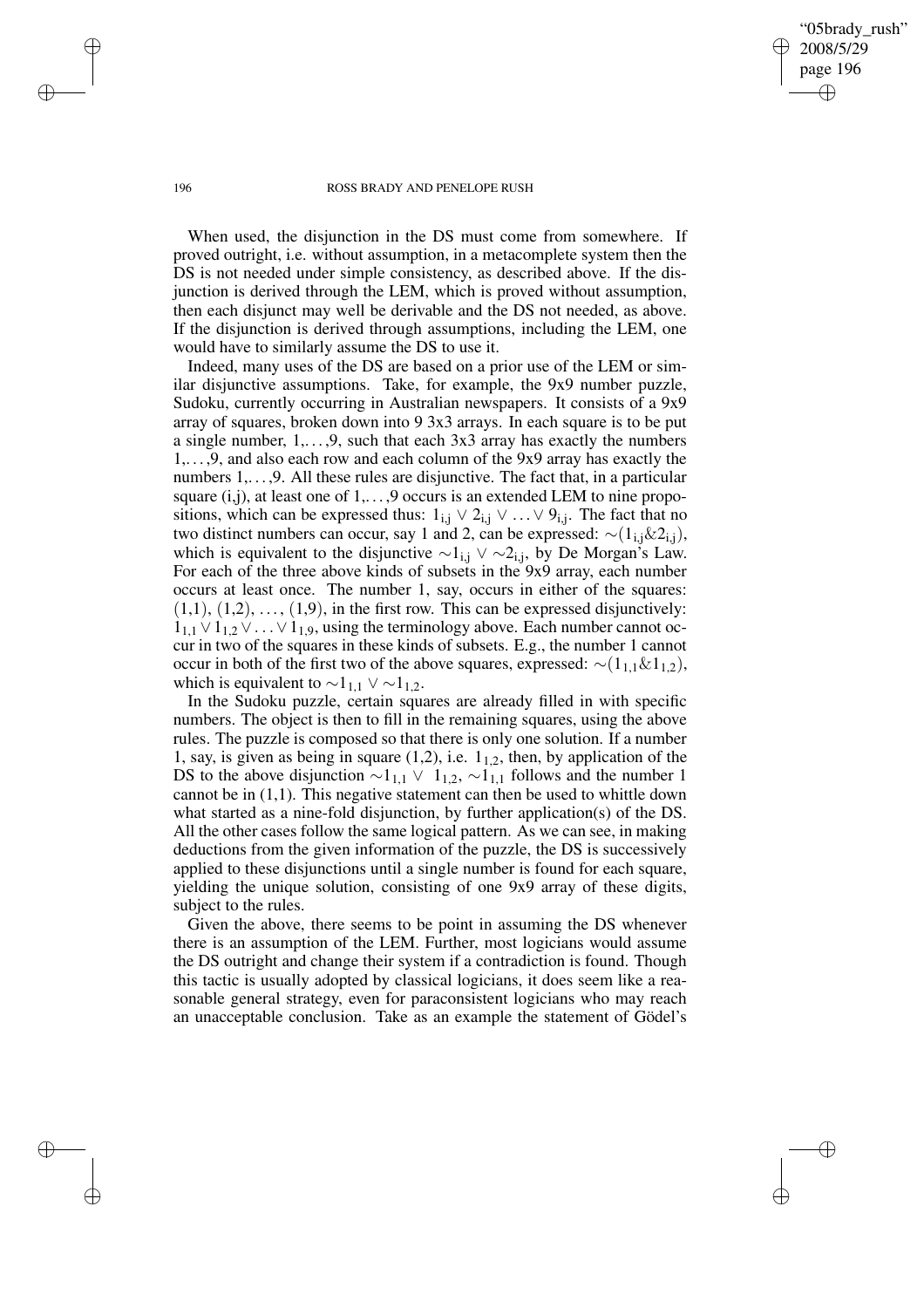Theorem: if Peano Arithmetic is simply consistent then it is ∼-incomplete. It is taken to be an incompleteness theorem. It is almost never stated in the contrapositive: if Peano Arithmetic is ∼-complete then it is simply inconsistent, as an inconsistency theorem.<sup>7</sup> The exception to this general strategy are those paraconsistent logicians who expose inconsistencies, often whilst including the LEM as part of their logic. $\frac{8}{3}$  This would also apply to those relevant logicians who use a strong relevant logic such as R, which contains the LEM, but does not have the DS as a derived rule. However, these logics are at variance with the logic MC, motivated here and elsewhere. What follows is guided by this logic, and its application.

The DS is more readily assumed than the LEM, in that the LEM is more likely to be dubious than the DS. ∼-incompleteness can very easily occur, as in the case of future contingent events, for example. Simple consistency is readily assumed for any serious study, and, as above, if a simple inconsistency were to occur one would tend to revise one's assumptions in such a way as to avoid its re-occurrence. Also, as exemplified by the Sudoku puzzle, it seems quite reasonable to apply the DS to disjunctions established through the use of the LEM. So, it seems safe to allow the DS at the very least to follow the assumption of the LEM, giving primary importance to the LEM.

## 6. *The Reasonable Assumption of the LEM*

✐

✐

✐

✐

So, we proceed to determine when we can reasonably assume the LEM. As in 5 above, it seems reasonable to assume classicality for the large part of the physical world and for whatever can be mapped into it, and this, of course, applies to the LEM too. The finite natural numbers extend what is mappable into the physical world by using the successor operation, primarily because it is unreasonable to stop applying the LEM at any particular finite number. So, we apply it all the way up the infinity of natural numbers. Other examples of inductively specified entities would be treated similarly. So much for the assumption of the LEM; its proof, however, raises a different set of issues.

As with the DS, we can sometimes prove the LEM outright. If the applied system is metacomplete, any proof of the LEM (A∨∼A) would pass through one of the two disjuncts, A or ∼A. This is, of course, fine. Also, within a system with rejection, which is rejection-complete, the rejection form of the LEM, viz. if  $\exists$  A then  $\vdash \sim A$ , yields the LEM, since if  $\vdash$  A then  $\vdash$  A  $\lor \sim$ A

<sup>7</sup> See pp. 46–47 of Priest [2006] for a discussion of this point.

 $8$  See p. 11 of Priest [2006], in the case of the Heterological Paradox, where the weaker rule,  $A \leftrightarrow \sim A \Rightarrow A \& \sim A$ , is used instead of the LEM.

## page 197 ✐

✐

✐

✐

"05brady\_rush" 2008/5/29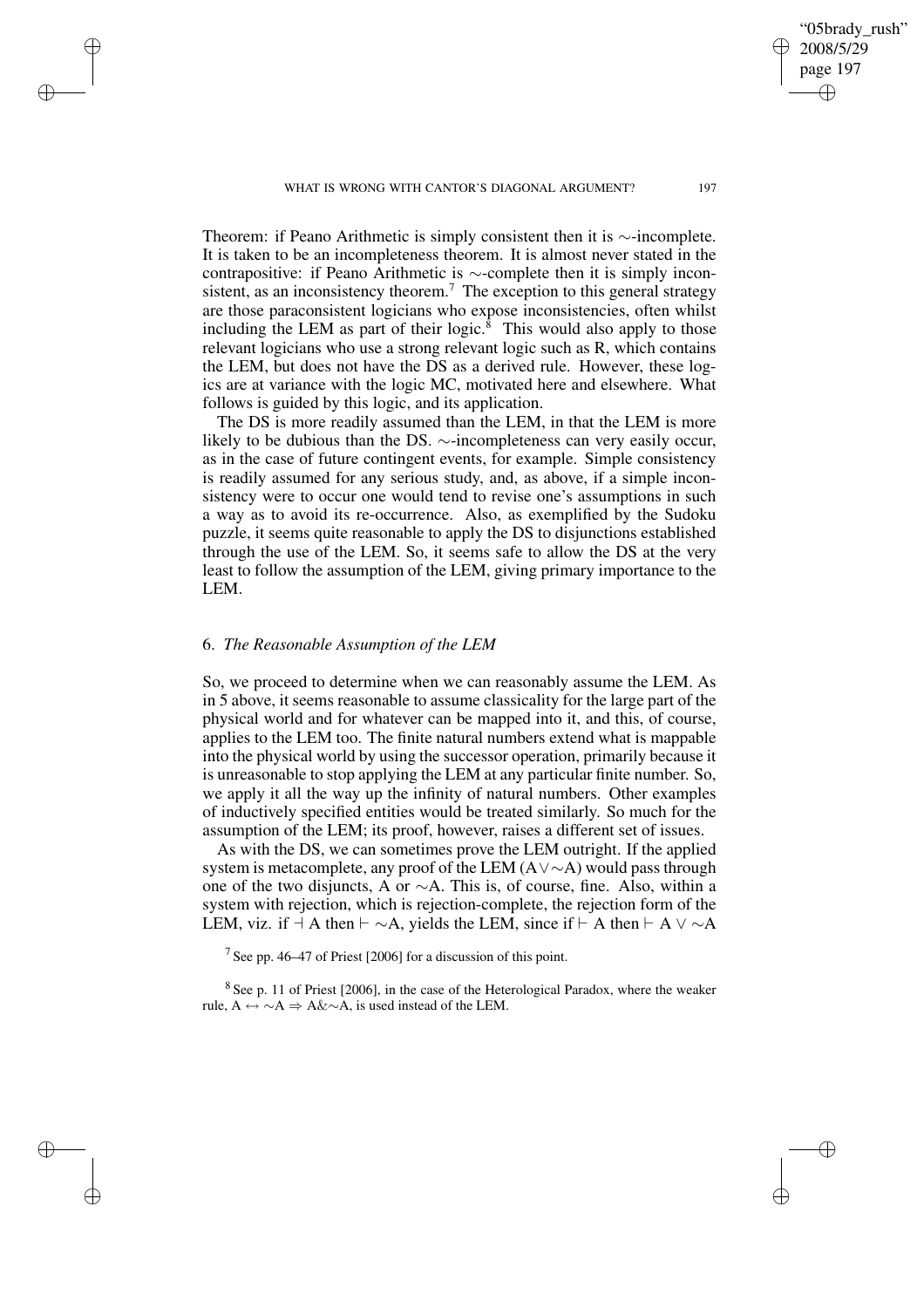✐

#### 198 ROSS BRADY AND PENELOPE RUSH

and if  $\exists$  A then  $\vdash$  A  $\lor$  ∼A. This too is fine, but the problem of showing rejection-completeness (either  $\vdash A$  or  $\neg A$ , for all A) remains.

We could also prove the LEM by Mathematical Induction over the natural numbers. We put Mathematical Induction (MI) in the form of a meta-rule:  $(A(m) \Rightarrow A(m')) \Rightarrow (A(0) \Rightarrow A(n))$ , as the entailment  $\rightarrow$  is too strong a relationship between properties applying to different numbers.<sup>9</sup> The application of MI in proving the LEM works because it establishes A(n) or  $\sim$ A(n), and so we move easily to  $A(n) \vee \sim A(n)$ , but it is quite another matter in the more general form:

$$
(A(m) \vee \sim A(m) \Rightarrow A(m') \vee \sim A(m'))
$$
  
\n
$$
\Rightarrow (A(0) \vee \sim A(0) \Rightarrow A(n) \vee \sim A(n)).
$$
 (\*)

This form is problematic in that there could be switching from  $A(m)$  holding to ~A(m') holding, or from ~A(m) holding to A(m') holding. This would prevent a nice induction from flowing through, like one from  $\overline{A}(m)$  to  $A(m')$ , for all m, or from  $\sim A(m)$  to  $\sim A(m')$ , for all m. However, a course-of-values induction may still work in lieu of  $(*)$  in that it allows a proof of A(m) or of  $~\sim$ A(m) from steps earlier than the immediately preceding one, thus allowing A(k) to be used in the proof of A(m), where  $k \le m-2$ . But, there is a more fundamental problem with  $(*)$  in that the Priming Property might not hold, in which case the disjunction A(m)  $\vee \sim A(m)$  might hold independently of either of its disjuncts, thus not allowing us to revert to A(m) or to  $\sim$ A(m) for rule-based deduction.

So, the general assumption of the LEM in the form A(n)  $\vee \sim A(n)$  with the variable n ranging over the domain of natural numbers ought not always be made, as a proof might not be possible. Take the case where  $A(0)$ ,  $A(1), \ldots, A(n), \ldots$  all hold but  $(\forall n)A(n)$  is not provable, due to the lack of a recursive procedure for A(n). Then, A(n)  $\vee \sim A(n)$  would not be provable. So, arithmetic is ∼-incomplete, and indeed incompletable due to Gödel's Theorem. The fact that Gödel's Theorem is a classically based theorem does not matter here, as the unprovability of the Gödel sentence G and its negation ∼G will still apply, whether the LEM and the DS are assumed in the

✐

✐

✐

<sup>&</sup>lt;sup>9</sup> Distinct numbers are not relevant to each other. This can be seen from the fact that the number n, say, is abstracted from sets of n numbered items. A distinct number m will be abstracted from sets of m numbered items, which will be disjoint from any set of n items. So, the numbers are abstracted in a quite separate manner. Hence, entailments such as  $m =$  $n \to m' = n'$  are not justified, and we instead use  $m = n \Rightarrow m' = n'$ , which is an instance of Substitution of Identity, a rule which fails to hold as an entailment when extended to logical connectives. The use of the successor operation serves to inductively generate the natural numbers, rather than to establish an entailment relation between them. This is clearly at variance with Meyer's relevant arithmetic (see Meyer [1975]) using the much stronger relevant logic R.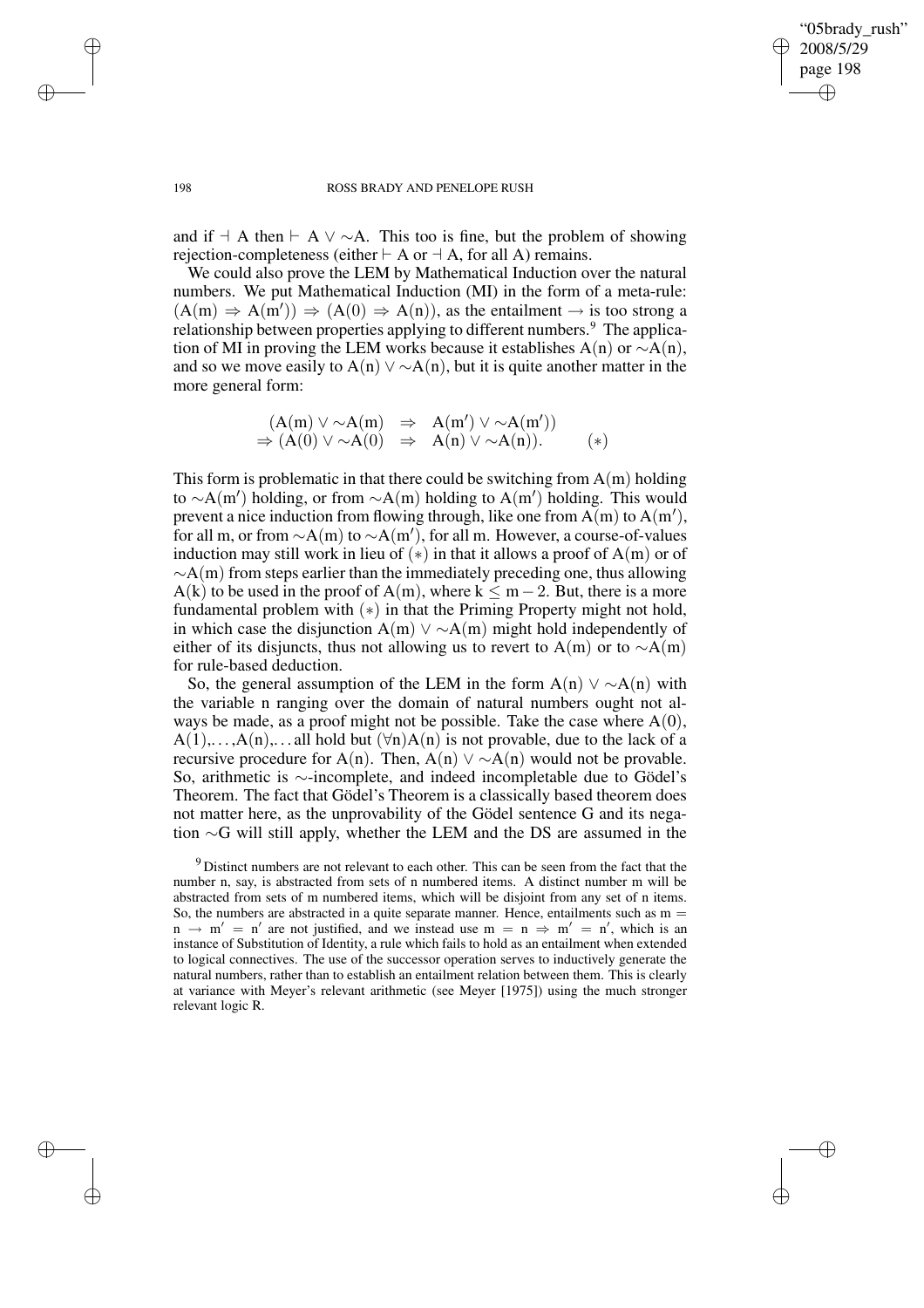WHAT IS WRONG WITH CANTOR'S DIAGONAL ARGUMENT? 199

✐

✐

✐

✐

process of proving it or not. Further, axiomatic set theory is extensively ∼-incomplete, in that the standard axiomatisation of Zermelo-Fraenkel set theory leaves open many questions such as Cantor's Continuum Hypothesis. Again, this incompleteness would still apply when the classical logic is recast as the weaker MC. So, we believe the general use of the LEM is a lost cause when based on MC, which in turn seems to indicate that its ubiquitous use elsewhere amounts to an attempt to achieve the unobtainable by plumping up systems to achieve results beyond straight-forward derivability. However, as illustrated above, there is still technical value in *assuming* the LEM to derive negative results such as the unprovability of G and ∼G, which still apply without it.

Indeed, we can set up three levels of LEM involvement. The *first level* of involvement is where the LEM is proved within a system without assuming it, typically from either of its two disjuncts, as happens for metacomplete systems. The *second level* of involvement is the reasonable or rational assumption of the LEM, as we have been arguing for in this section. This would often involve a combination of the first two levels, when proof is combined with rational assumption. The *third level* of involvement is the assumption of the LEM for technical purposes, over and above the second level, as illustrated by the Gödel sentence G above. We call the assumption of the LEM at this level 'syntactic modelling' as it shares with semantic modelling the inclusion of a theory in its model and both sorts are developed for technical reasons. It may turn out that assumptions at the third level can be used to prove results that are more appropriate for the second level, e.g. the use of infinite mathematics may impact on finite mathematics. However, in this event we would hope that the second level assumptions can also be used to prove such results, but this is something for future work.

## 7. *The Use of the LEM in the Proof of Cantor's Diagonal Argument*

We are now ready to consider Cantor's Diagonal Argument. It is a reductio argument, set in axiomatic set theory with use of the set of natural numbers. We re-construct it in our logic MC, making use of restricted quantification, as set up in Ch. 13 of [RLR2]. We start by assuming a one-one correspondence between the set of natural numbers N and its power set  $\mathcal{P}(N)$ . Let  $f : N \rightarrow$  $P(N)$  be such a one-one function. Formally:

$$
(\exists f)[(\forall n \in N)f(n) \in \mathcal{P}(N) \& (\forall S \in \mathcal{P}(N))(\exists k \in N)f(k) = S](**)
$$

Since, for the particular f,  $f(m) \in \mathcal{P}(N)$ , then  $f(m) \subseteq N$ , which in this general context is defined as  $(\forall x)(x \in f(m) \rightarrow x \in N)$ . If the LEM holds for  $x \in f(m)$  then, by the derived MC rule:  $A \rightarrow B$ ,  $\sim A \vee A \Rightarrow \sim A \vee B$ ,

"05brady\_rush" 2008/5/29 page 199

✐

✐

✐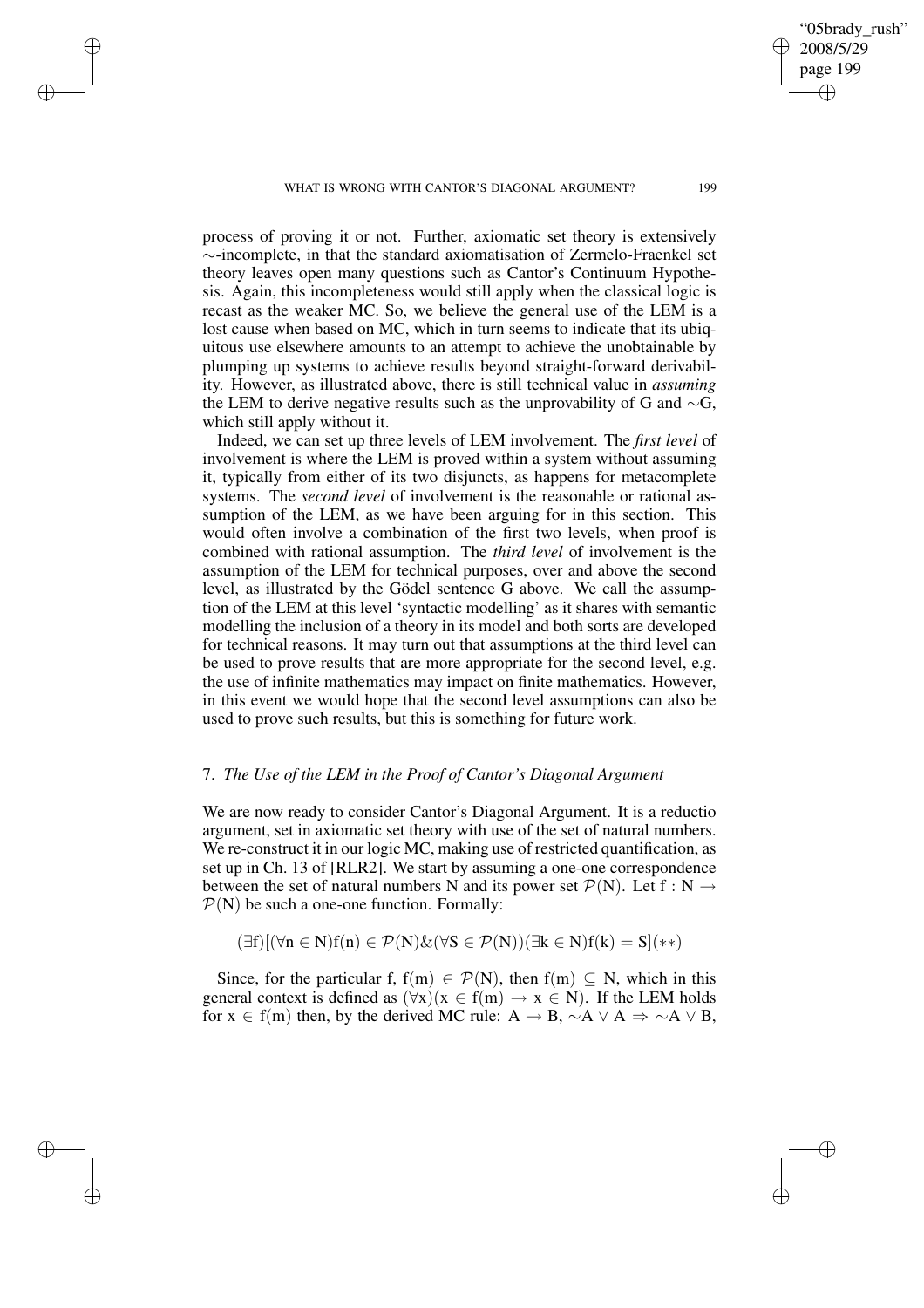✐

#### 200 ROSS BRADY AND PENELOPE RUSH

 $(\forall x)(\neg x \in f(m) \lor x \in N)$ , which is an extensional version of the subset relation. In a context where the LEM fails to hold, we would have to rely on meanings and so the use of ' $\rightarrow$ ' is appropriate. Anyway, by using ' $\rightarrow$ ' in the definition of '⊆', we can leave it open as to whether an intensional or extension version is appropriate, in accordance with the presence or absence of the LEM.

To represent this function f, we set up the following sample infinite array of 0's and 1's:

| $\Omega$    |                                          |  | $0$ 1 1 0 0 1                    |  |        |                     |  |
|-------------|------------------------------------------|--|----------------------------------|--|--------|---------------------|--|
|             |                                          |  | $1 \ 1 \ 0 \ 1 \ 0 \ 1 \ \ldots$ |  |        | $0 \quad . \quad .$ |  |
| $2 \quad 0$ |                                          |  | $1 \t0 \t1 \t1 \t \t1$ .         |  |        |                     |  |
|             |                                          |  | $3 \ 0 \ 0 \ 1 \ 1 \ 0 \ \ldots$ |  |        | $0 \cdot \cdot$     |  |
| 4 1         |                                          |  | $0 \t 0 \t 1 \t 1 \t $           |  |        | $0 \cdot \cdot$     |  |
|             | $\frac{1}{2}$ . The set of $\frac{1}{2}$ |  |                                  |  |        |                     |  |
|             | $\frac{1}{2}$ . The set of $\frac{1}{2}$ |  |                                  |  |        |                     |  |
| $m$   .     |                                          |  |                                  |  | . . 1. |                     |  |
|             | $\mathcal{L}$ . The set of $\mathcal{L}$ |  |                                  |  |        |                     |  |
|             |                                          |  |                                  |  |        |                     |  |

Each row in the above array represents f(m), by putting '0' when  $n \notin f(m)$ and '1' when  $n \in f(m)$ , into the respective column for n. A subset of N can also be obtained by looking down the diagonal, with '0' representing  $n \notin f(n)$  and '1' representing  $n \in f(n)$ , for each n. We then change each '0' to a '1' and each '1' to a '0' down the diagonal, introducing what we will now call the diagonal set D, where '1' represents  $n \notin f(n)$  and '0' represents  $n \in f(n)$ , for each n.

We represent this set by the following two statements:

(1)  $\forall n (n \in D \rightarrow n \in N)$ , indicating that  $D \subseteq N$ .

(2)  $(\forall n \in N)(n \in D \leftrightarrow n \notin f(n))$ , by the above definition of D.

Thus, by (1),  $D \in \mathcal{P}(N)$ , and hence ( $\exists k \in N$ ) $f(k) = D$ , from (\*\*), by an obvious property of restricted quantification.

For this k in N, by (2),  $k \in D \leftrightarrow k \notin f(k)$ , and hence  $k \in f(k) \leftrightarrow k \notin f(k)$ . We cannot go further than this. To achieve the required contradiction for the purposes of the reductio argument, one needs the LEM in the form,  $k \in$  $f(k) \vee k \notin f(k)$ . For then, since  $k \in f(k) \to k \notin f(k)$  and  $k \notin f(k) \to f(k)$  $k \notin f(k)$ ,  $k \notin f(k)$ . Then, since  $k \notin f(k) \to k \in f(k)$ ,  $k \in f(k)$  and hence  $k \in f(k)$  &  $\sim k \in f(k)$ .

This is along similar lines to the classical argument for Cantor's Theorem, which introduces the above set D, which cannot correspond to any number n because f(n) differs from D, with respect to the number n, i.e.  $n \in D \equiv n \notin$ f(n) and hence  $D \neq f(n)$ . But  $D \subseteq N$ ,  $D \in \mathcal{P}(N)$  and there should be some  $k \in N$  such that  $f(k) = D$ , contradicting  $D \neq f(n)$ . So, for this argument, we

✐

✐

✐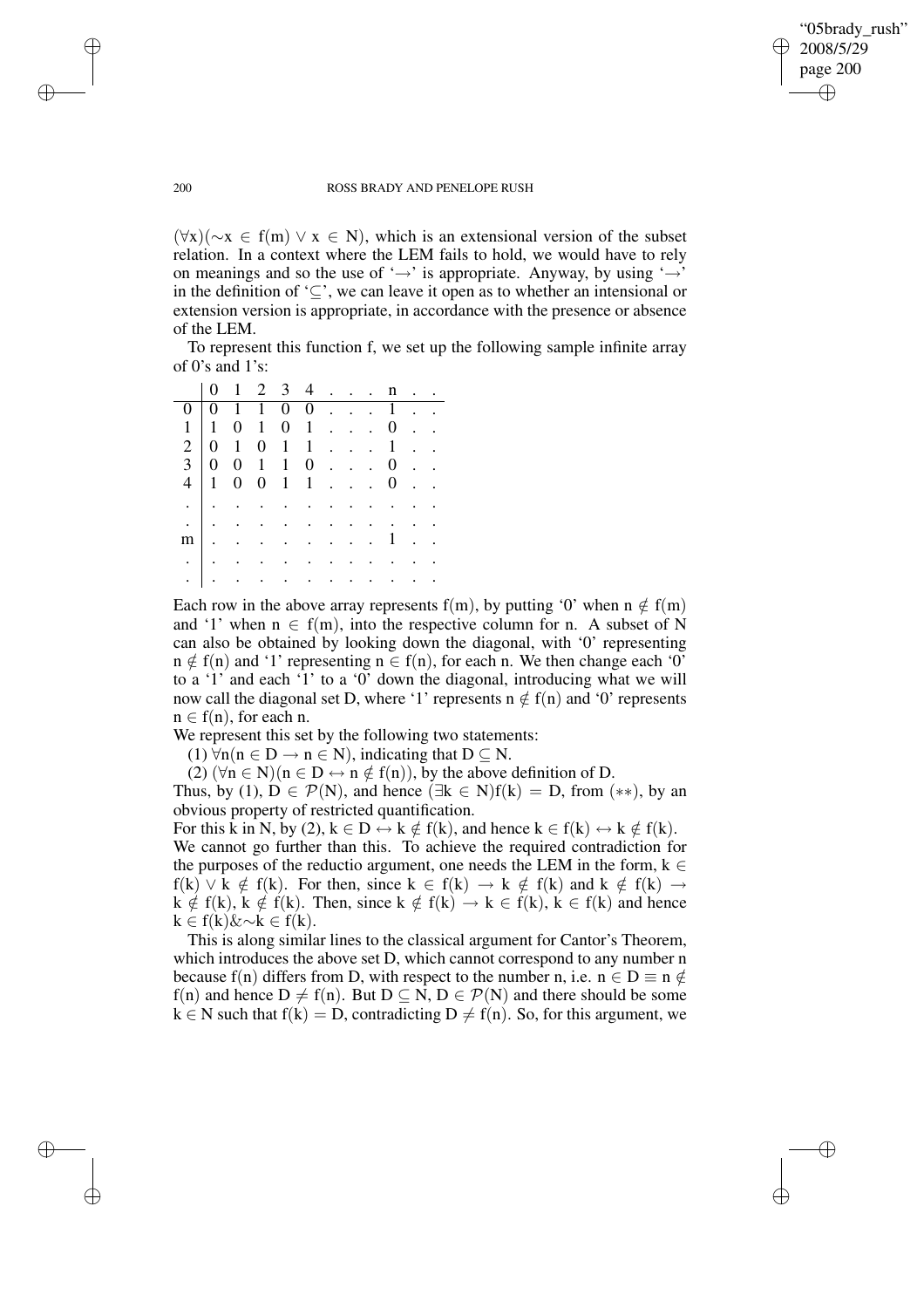✐

"05brady\_rush"

✐

✐

✐

✐

not only need the LEM to prove the classical  $n \in D \equiv n \notin f(n)$  from (2), but also A&∼B  $\Rightarrow$  ~(A → B) to prove (n ∈ D&n  $\notin$  f(n))  $\Rightarrow$  D  $\neq$  f(n) and  $(n \notin D\&n \in f(n)) \Rightarrow D \neq f(n)$ , and hence  $D \neq f(n)$ , where  $D = f(n)$ is defined intensionally, as for subsets above.<sup>10</sup> The extra rule A&∼B  $\Rightarrow$  $\sim(A \rightarrow B)$  is not available in MC, nor should it be. Comparing it with the rejection version of Modus Ponens,  $\vdash A$ ,  $\neg B \Rightarrow \neg A \rightarrow B$ , the above rule can be seen to depend on the consistency of B, i.e.  $\vdash \sim B \Rightarrow \vdash B$ , and the completeness of A → B, i.e.  $\exists A \rightarrow B \Rightarrow \vdash \sim(A \rightarrow B)$ .

Now, getting back to our proof, the crucial question is: does the LEM hold for  $k \in f(k)$ ? Looking at the construction of D, we have not shown that D is recursively generated. Indeed, the function f is an arbitrary oneone correspondence, and this needs to be so because f must be as general as possible to work the reductio argument. That is, if this reductio argument were to work, all possible one-one functions must be included so as to prove that there is no such function, which would then establish that N and  $\mathcal{P}(N)$ have distinct cardinalities. And, even if we assume that the function f is recursively generated, it is not at all clear that the LEM can be shown to hold for  $k \in f(k)$  by Mathematical Induction, for reasons given in 6. So, this blocks the proof of Cantor's Theorem and leaves open the question of whether there is a one-one function between N and  $P(N)$  or not.

Thus we are replacing a (classically) established result with an open question. This outcome can be understood either positively or negatively. Negatively, it appears to have lessened the overall body of mathematical knowledge. Of course, what we are arguing here is that Cantor's Theorem never actually constituted mathematical knowledge in the first place, so realising this can hardly be a bad thing. Positively, opening a previously 'decided' question creates room for more, perhaps better mathematical knowledge. One such expansion of our knowledge comes via the reiteration of the relative unimportance of completeness. Although this has been noted before, here its relative unimportance is shown up in a specific context: that of stronger guiding principles to 'good' mathematics, namely relevance, entailment and justified use of the LEM and the DS.

So, the incompleteness here is simply one 'side effect' of the central conceptualisation of the logic MC which, we have argued elsewhere, is a faithful formalisation of the crucial elements of deduction and good argumentation. Realising this ought to shift the emphasis in our derivation of mathematical results from completeness (and, in other applications, similarly from consistency) to something more like 'coherence'. The importance of a central, faithful conceptualisation is what has been underscored here: a coherent

<sup>10</sup> Note that if A  $\Rightarrow$  C and B  $\Rightarrow$  C then A  $\vee$  B  $\Rightarrow$  C follows in MC, by use of MR1.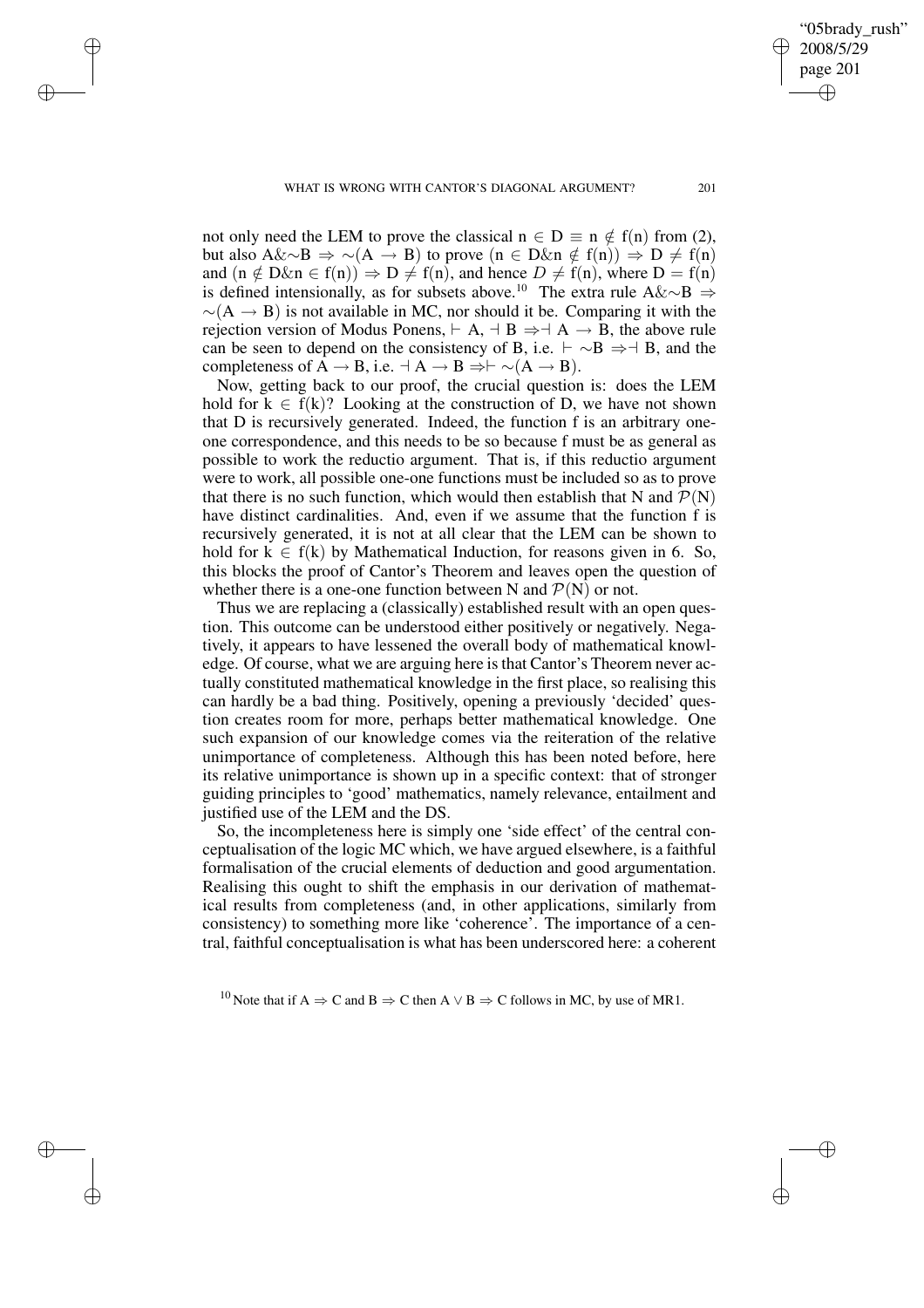"05brady\_rush" 2008/5/29 page 202 ✐ ✐

✐

✐

#### 202 ROSS BRADY AND PENELOPE RUSH

theory (in the overarching sense of being held together by a core conceptualisation) is a more accurate guide for knowledge acquisition than a merely complete theory could ever be. Such a realisation itself may be considered a far greater expansion of our mathematical knowledge than Cantor's Theorem appeared to be.

#### 8. *Examination of some Paradoxes*

There is a marked similarity in logical structure between Cantor's Diagonal Argument and some of the familiar paradoxes. We first look at the Paradox of the Barber. As on p. 297 of [UL], we consider a village, in which there is a barber who shaves all and only those who do not shave themselves. In answer to the question 'Who shaves the barber?', we realize that he shaves himself iff he doesn't. Classically, a contradiction can then be derived. As claimed in [UL], the Barber Paradox is a pseudo-paradox because it is just a reductio argument which rejects the existence of such a barber or such a village. This is similar in structure to Cantor's Diagonal Argument in that it is also a reductio argument, in this case assuming the existence of a one-one function and concluding with k being a member of the diagonal set D iff it isn't. So, there is a logical parity between Cantor's Argument and the Barber Paradox.

Richard's Paradox is similar but more subtle. We set this out as on p. 296 of [UL]. There are only denumerably many finite definitions of real numbers, which are then enumerated in some standard manner with the nth one  $r_n$ being called the nth Richard number. These are given decimal expansions with  $d_{m,n}$  being the mth decimal place of  $r_n$ . We are then given a finite definition of a real number r by the expression: 'the real number whose nth decimal place is 1 if the nth decimal place of the nth Richard number is not 1, and whose nth decimal place is 2 if the nth decimal place of the nth Richard number is 1'. Since all the finitely definable real numbers are in the above enumeration, r is indeed  $r_k$ , for some k. Then,  $d_{k,n} = 1$  iff  $d_{n,n} \neq 1$ , and  $d_{k,n} = 2$  iff  $d_{n,n} = 1$ , for all n. For the natural number k,  $d_{k,k} = 1$ iff  $d_{k,k} \neq 1$ , and  $d_{k,k} = 2$  iff  $d_{k,k} = 1$ . Given that 1 and 2 are the only numbers involved, we can put this in the form:  $d_{k,k} = 1$  iff  $d_{k,k} \neq 1$ . This then takes the same logical shape, i.e. A  $\leftrightarrow \sim A$ , that occurs at the end of Cantor's Argument. As pointed out in [UL], this paradox assumes that every finite expression that purports to define a real number does in fact define one. Indeed, the quoted expression, although finite in length, does involve the (infinite) set of all Richard numbers in its definition, and may well not define a real number.

We next turn to Cantor's Paradox, i.e. the set V of all sets has a cardinality strictly less than that of its power set  $\mathcal{P}(V)$ , and  $\mathcal{P}(V)$  has a cardinality less

✐

✐

✐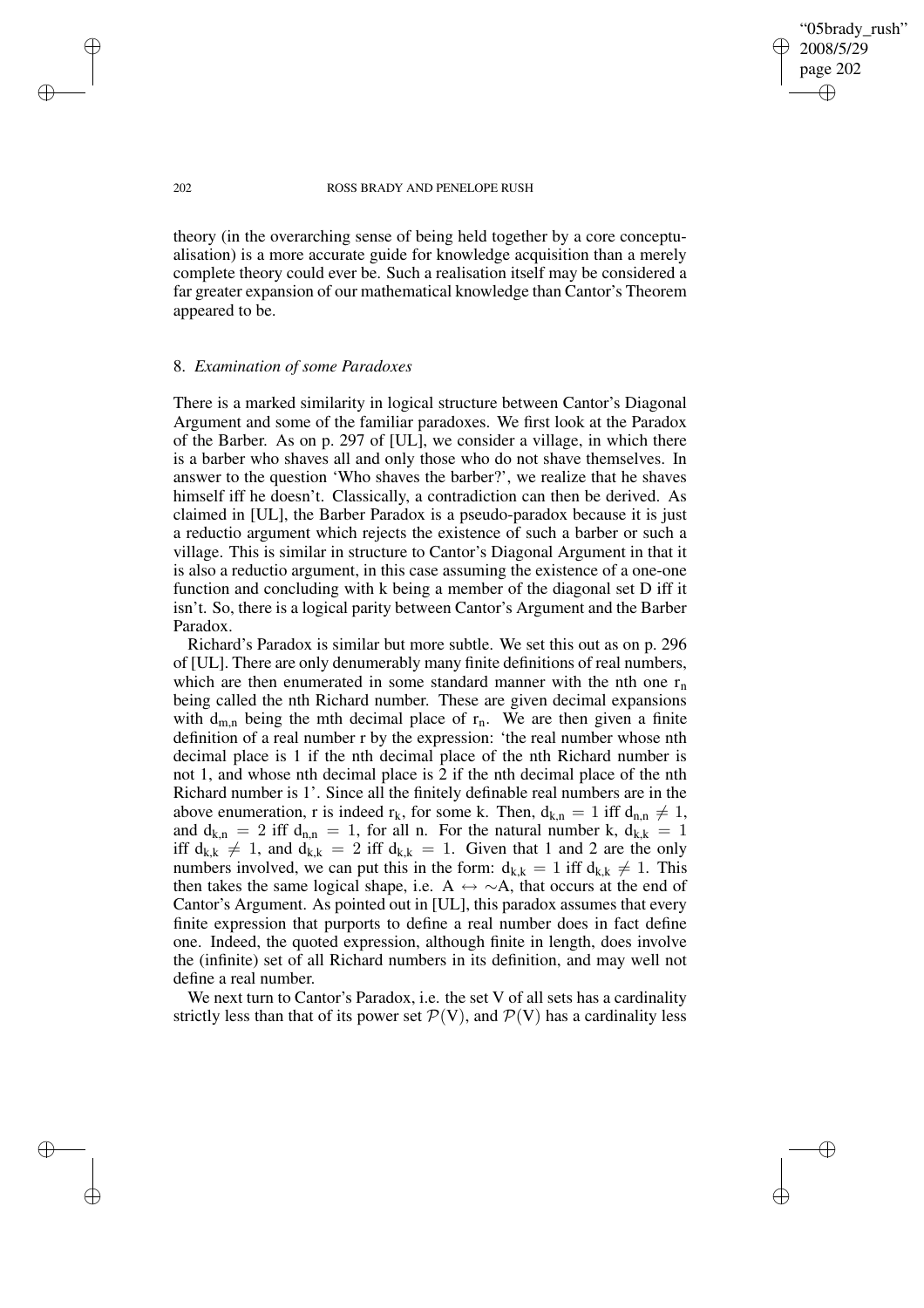✐

✐

✐

✐

✐

"05brady\_rush"

than or equal to that of V. Without Cantor's Theorem applied to V, this proof does not go through. The cardinality of the set V would be less than or equal to that of  $\mathcal{P}(V)$ , due to a mapping of V into  $\mathcal{P}(V)$ , leaving the possibility that V and  $\mathcal{P}(V)$  have the same cardinality. The proof of this would use the Schröder-Bernstein Theorem, which would need checking to see if it applies, especially at V.

Given that Cantor's Theorem is left as an open question, Skolem's Paradox is also worth examining. The Skolem-Lowenheim Theorem states that every first-order theory has a denumerable model. But, by Cantor's Theorem, set theory has non-denumerable sets, which thus have only denumerably many elements in a denumerable model. This seeming contradiction is Skolem's Paradox, which is resolved by distinguishing object-language-provable nondenumerability of a set from meta-theoretically determined denumerability of the number of elements in the domain of a model. Nevertheless, the Paradox could be reconciled by a set theory with at most denumerably infinite sets, obtained by adding the negation of Cantor's Theorem, i.e. that all sets can be put in a one-one correspondence with a subset of the natural numbers. Indeed, it would be interesting if a denumerable model could be found for such a set theory with its internal cardinalities matching up with its meta-theoretically determined cardinalities, thus ensuring the consistency of the addition of the negation of Cantor's Theorem and the independence of Cantor's Theorem. The size of these corresponding meta-theoretically determined sets would be found by counting the members of the domain that correspond to members of the object-language set. We need to do further work here, and this will likely be undertaken in a subsequent paper.

## 9. *Examination of a 'Negation-free' Proof of Cantor's Theorem*

Although the proof of Cantor's Theorem, given in 7, is the standard one, there are sometimes claims of a positive proof or at least one that does not use the LEM. One such proof of Cantor's Theorem — a very clever one based on Yablo's Paradox — is due to Raja in [2005], which claims to be negation-free.

Raja assumes the one-one function M:  $X \to \mathcal{P}(X)$ , where X is an arbitrary set and  $\mathcal{P}(X)$  is the power set of X. He defines a trace  $\{s_0, s_1, s_2, \ldots\}$  such that  $s_0 \in X$  and, for  $j > 0$ ,  $s_j \in M(s_{j-1})$ . He defines  $t \in X$  to be a simple element, if all possible traces beginning with t terminate, and termination occurs at  $s_j$  iff  $M(s_j)$  is empty, for j finite. He then defines  $N = \{t \in X : t \text{ is }$ a simple element}.

Raja then claims that N, a subset of X, cannot lie in the range of M. For, if there is an  $n \in X$  such that  $M(n) = N$ , then n is simple as all its traces terminate. Thus,  $n \in N$  and n is no longer a simple element as the trace  $\{n, \}$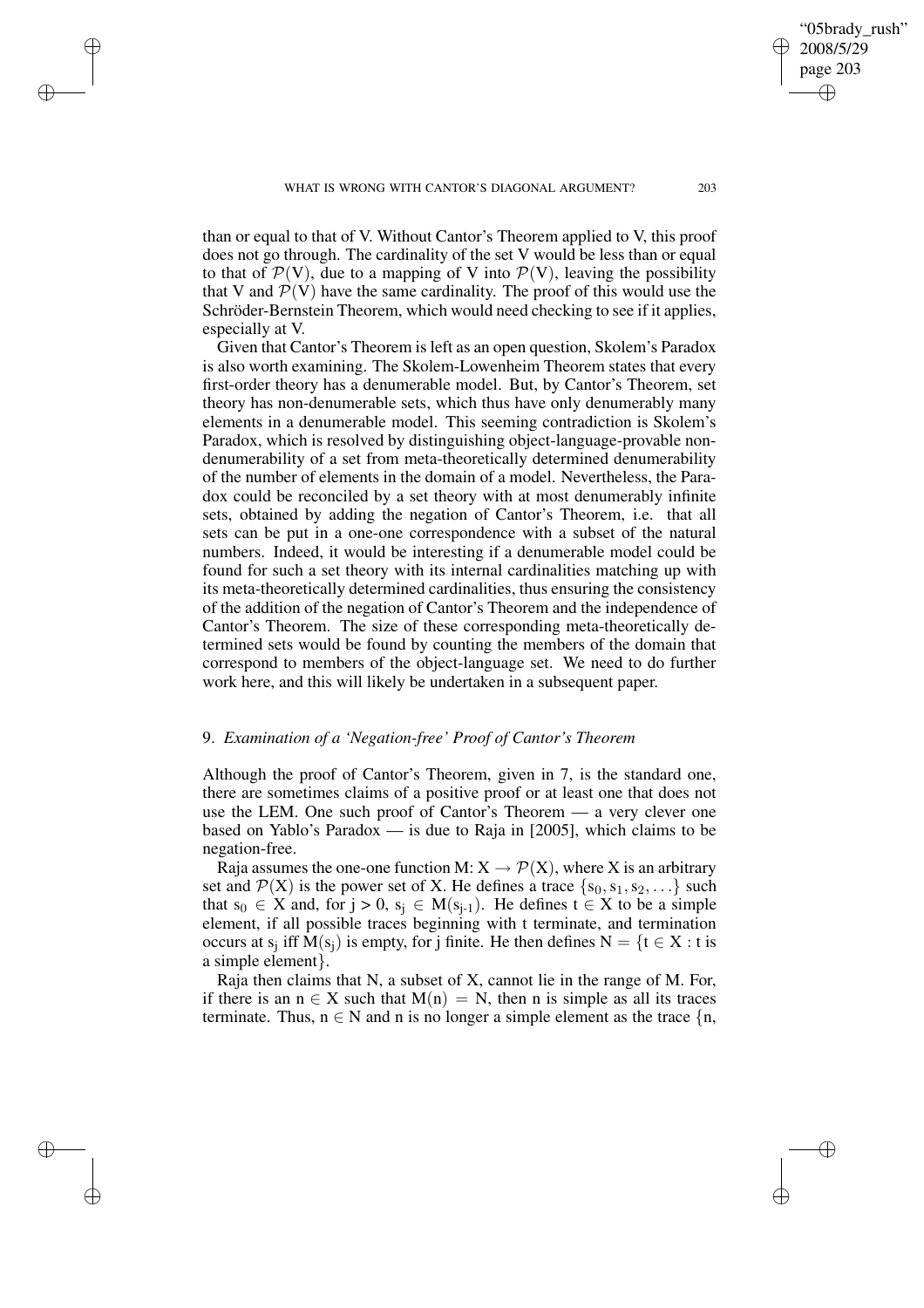✐

#### 204 ROSS BRADY AND PENELOPE RUSH

n, n, . . . } does not terminate, contradicting n being a simple element. Hence, the set is outside the range of N, as claimed.

The issue here is whether N is empty or not, that is, whether there are any simple elements or not. This is an instance of the LEM and, as above, since M is an arbitrary one-one function, M need not be recursive and this issue need not be recursively determined. So, the LEM need not hold. Now, if N has an element then put  $M(n) = N$ , for some  $n \in X$ , and, by Raja's argument, n is simple. As argued further,  $n \in N$  and n is not simple, a contradiction. Alternatively, if N is empty then putting  $M(n) = N$ , for some  $n \in X$ , n is simple with a one-element terminating trace  $\{n\}$ , which is again a contradiction, but a different one. So, in deriving both these contradictions, we are using the above LEM. Raja does not consider the null case since, in the conduct of his argument, he assumes there are simple elements to construct his trace. Thus, his proof is not really negation-free and he needs to assume the LEM in the process.

#### 10. *Mathematical Development With a Restricted Assumption of the LEM*

Recall, as stated in 7, that it is not clear that the LEM can be shown to hold for  $k \in f(k)$ , even if f is recursive. We are faced, then, with a new question: specifically, the question as to where we can draw a suitable line in the key mathematical theories of arithmetic and naive set theory, where the LEM ought to hold on one side and may well fail on the other. Along with our intuitions, we have the following three theorems, which will greatly help in the process of finding this question an answer.

### *Theorem 1*.

If the LEM holds for all the atomic expressions of a theory based on MC then the LEM holds for all compound formulae of the theory, built up from the atoms by using only ∼, & and ∨.

*Proof*. We inductively consider each connective in turn.

 $\sim$ . If A ∨  $\sim$ A holds then so does  $\sim$ A ∨  $\sim$   $\sim$ A, by A  $\to \sim \sim$ A (derivable in MC) and A1,5–7.

&. If A ∨ ∼A and B ∨ ∼B hold then so do  $(A \vee \neg A \vee \neg B)$ & $(B \vee \neg A \vee$  $~\sim$ B), (A&B) ∨  $~\sim$ A ∨  $~\sim$ B and (A&B) ∨  $~\sim$ (A&B). Use is made of A5, commutativity and associativity of '∨', R2, distribution of '∨' over '&' and De Morgan's Law, all of which are available in MC.

∨. If A  $\vee \sim A$  and B  $\vee \sim B$  hold then so do  $(A \vee B \vee \sim A) \& (A \vee B \vee \sim B)$ , A ∨ B ∨ ( $\sim$ A& $\sim$ B) and (A ∨ B) ∨  $\sim$  (A ∨ B). This follows similarly to the &-case.  $\Box$ 

✐

✐

✐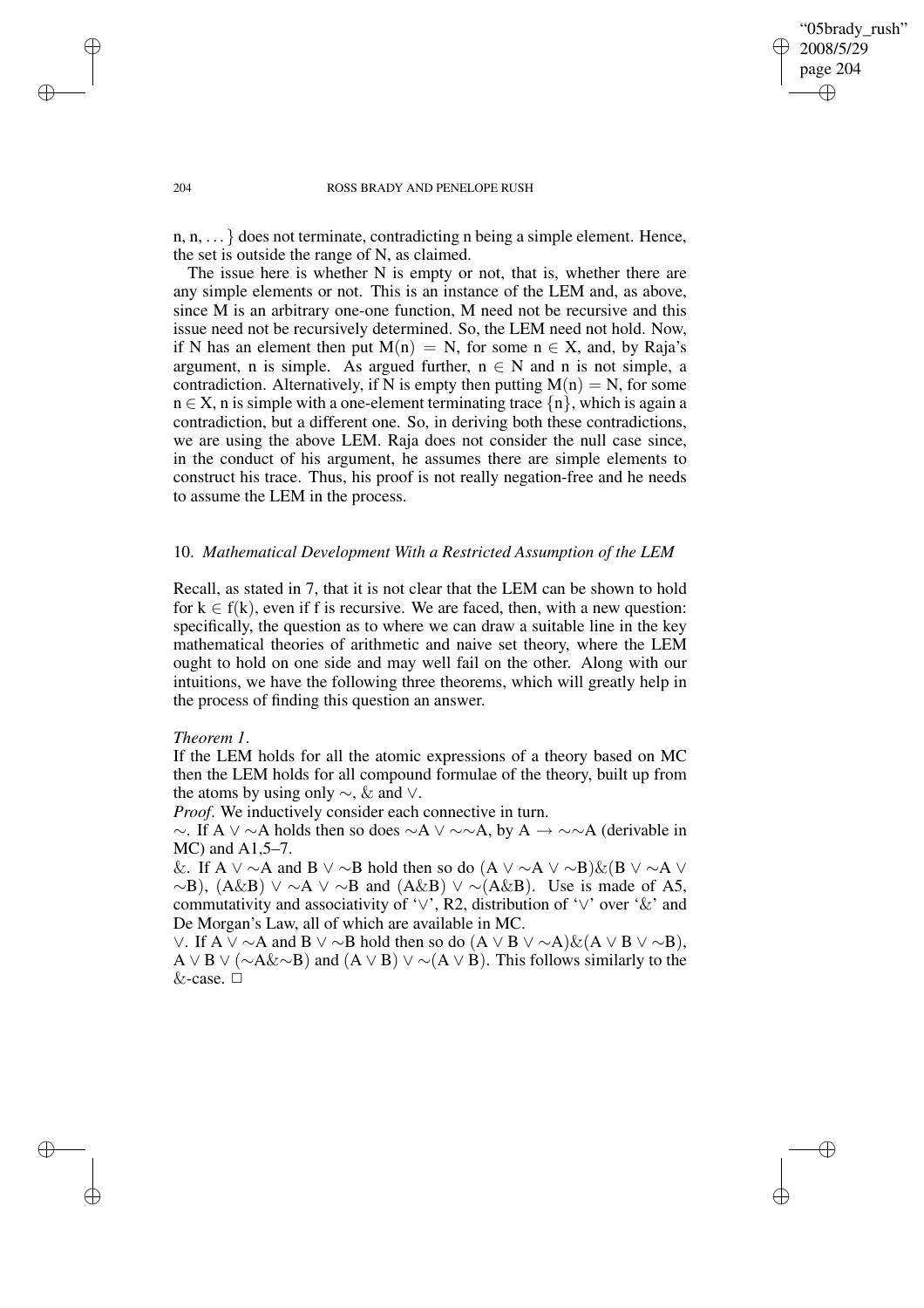#### *Theorem 2*.

✐

✐

✐

✐

If the disjunctive form of the DS (C ∨  $\sim$  A, C ∨ A ∨ B  $\Rightarrow$  C ∨ B) holds for all the atomic expressions of a theory based on MC then this form of the DS holds for all compound formulae of the theory, built up from the atoms by using only  $\sim$ , & and ∨.

[Note that the disjunctive form of the DS is interderivable with the ordinary DS. For one way we use MR1, and for the other we substitute B for C.] *Proof*. As for Theorem 1, proof is by induction on formulae.

 $\sim$ . Let D  $\vee$  ~A, D  $\vee$  A  $\vee$  B  $\Rightarrow$  D  $\vee$  B hold, for any D. Assume C  $\vee$  ~~A and C ∨  $\sim$  A ∨ B. By A9, A5 and commutativity and associativity of '∨',  $(C \vee B) \vee \sim A$  and  $(C \vee B) \vee A \vee B$ . By putting  $C \vee B$  for D,  $(C \vee B) \vee B$ and hence  $C \vee B$ .

&. Let G  $\vee \sim A$ , G  $\vee A \vee C \Rightarrow G \vee C$  hold, for any G, and H  $\vee \sim B$ , H∨B∨C ⇒ H∨C hold, for any H. Assume E∨∼(A&B) and E∨(A&B)∨C. Then, by a De Morgan's Law and distribution,  $E \vee \sim A \vee \sim B$ ,  $E \vee A \vee C$  and E ∨ B ∨ C. Hence,  $(E \vee \neg B) \vee \neg A$  and  $(E \vee \neg B) \vee A \vee C$ , and, putting E ∨  $\sim$ B for G, E ∨  $\sim$ B ∨ C follows. So, (E ∨ C) ∨  $\sim$ B and (E ∨ C) ∨ B ∨ C, and, putting  $E \vee C$  for H,  $(E \vee C) \vee C$  and hence  $E \vee C$ .

 $\vee$ . Again, let G  $\vee$  ~A, G  $\vee$  A  $\vee$  C  $\Rightarrow$  G  $\vee$  C hold, for any G, and H  $\vee$  ~B,  $H \vee B \vee C \Rightarrow H \vee C$  hold, for any H. We assume  $E \vee \sim (A \vee B)$  and E ∨ (A ∨ B) ∨ C. Then, as above, E ∨ ( $\sim$ A& $\sim$ B), and hence E ∨  $\sim$ A and E ∨ ∼B. So,  $(E \vee B) \vee \sim A$  and  $(E \vee B) \vee A \vee C$ , and, putting E  $\vee$  B for G,  $(E \vee B) \vee C$  follows. So,  $E \vee \sim B$  and  $E \vee B \vee C$ , and, putting E for H,  $E \vee C$ follows.  $\square$ 

We also prove the following important result which shows that Gödel's Theorem cannot be proved for formulae without quantifiers. We will need the following Peano Axioms, expressed in a suitable form for our logic:

1.  $m = n \Rightarrow m' = n'.$ 

2.  $\sim 0 = n'$ .

3.  $m' = n' \Rightarrow m = n$ . 4.  $\sim$ m = n  $\Rightarrow$   $\sim$ m' = n'.

We assume the basic properties of  $\div$ , such as reflexivity, symmetry and transitivity, prior to setting up these axioms.

As explained in footnote 9, we put Axioms 1 and 3 in rule form because there is no common content between a number and its successor to establish the entailment between them. Also, we need to add Axiom 4, as the converse rule-form of Axiom 3, which, though derivable classically and in Meyer's relevant arithmetic, is not likely to be derivable here. In a logic such as MC, which is based on the 4-valued logic  $E_{\text{fde}}$  of ENT1, and without the LEM and DS, we need to specifically add negative as well as positive properties to fill

"05brady\_rush" 2008/5/29 page 205

✐

✐

✐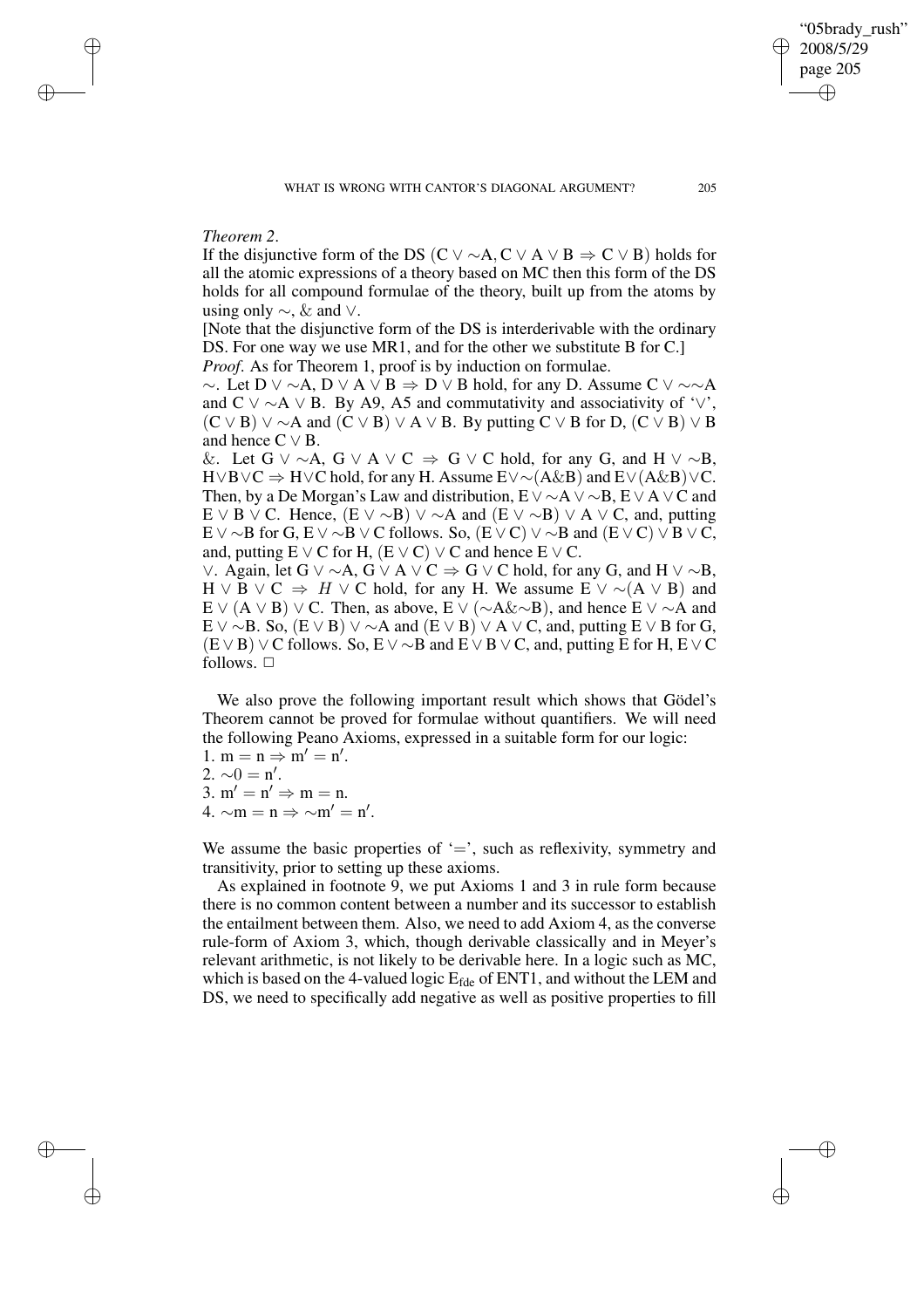✐

#### 206 ROSS BRADY AND PENELOPE RUSH

out our axiomatized concepts to maintain the balance between the positive and the negative.

#### *Theorem 3.*

For all formulae A, with no quantifiers and no occurrences of ' $\rightarrow$ ', if A∨ $\sim$ A is provable in Peano Arithmetic, based on the logic MC and on the Axioms 1–4 above, then, for every constant instance A' of A, either A' or  $\sim$ A' is also provable.

*Proof.* If A∨∼A is a theorem, so is A∨∼A∨B, for any B. We use this property to set up the following formula induction on such formulae A that are built up from atoms by using  $\sim$ ,  $\&$  and  $\vee$  only. For any B, for these formulae A, we prove that if A  $\vee \sim A \vee B$  is a theorem in Peano Arithmetic using the above Axioms 1–4, based on the logic MC, then, for every constant instance A' of A, either A' or  $~\sim A'$  is also provable. By a constant instance, we mean a formula obtained by replacing all free variables over natural numbers by specific natural numbers, i.e. by 0 or by a particular successor of 0.

(i) For the base case, we can show that  $a=a$ , for any specific natural number a, by reflexivity of  $\equiv$ . If the specific natural numbers a and b are distinct with a non-zero difference of c, we obtain  $\sim 0 = c$  by Axiom 2,  $\sim c = 0$ by symmetry of  $\prime =$ ' if needed, and, by applying Axiom 4 successively, we derive  $∼a = b$ .

(ii) We assume the property for A and prove it for  $\sim$ A. So, for any B, if A  $\vee \sim A \vee B$  is a theorem, then, for every constant instance A' of A, either A' or ∼A' is also a theorem. Let ∼A  $\vee$  ∼∼A  $\vee$  C be a theorem and let ∼A' be a constant instance of  $\sim$ A. Then, A  $\vee \sim$ A  $\vee$  C is a theorem and A' is a constant instance of A. By the induction hypothesis, either A' or  $\sim$ A' is a theorem. So, either  $\sim$ A' or  $\sim \sim$ A' is also a theorem.

(iii) We assume the property for both A and B, and prove it for  $A\&B$ . So, if A  $\vee \sim A \vee C$  is a theorem, then, for every constant instance A' of A, either A' or  $\sim$ A' is a theorem. Also, if B  $\vee \sim$ B  $\vee$  D is a theorem, then, for every constant instance B' of B, either B' or  $~\sim$ B' is a theorem. Let  $(A\&B)$   $\vee$  ~ $(A\&B)$   $\vee$  E be a theorem and let  $(A\&B)'$  be a constant instance of  $A\&B$ . Then  $(A\&B)'$  can be put as  $A'\&B'$ , where  $A'$  is a constant instance of A and B' is a constant instance of B. By De Morgan and distribution properties of MC, A∨∼A∨(∼B∨E) and B∨∼B∨(∼A∨E) are also theorems. By the induction hypothesis, either A' or  $\sim$ A' is a theorem and either B' or  $~\sim B'$  is a theorem. Hence, either A'&B' or  $~\sim A'$  or  $~\sim B'$  is a theorem, in which case either A'&B' or  $\sim$ (A'&B') is a theorem, through use of disjunction introduction and De Morgan's Law.

(iv) We similarly assume the property for both A and B, and prove it for A  $\vee$  B. We let  $(A \vee B) \vee \sim (A \vee B) \vee E$  be a theorem and let  $(A \vee B)'$  be a constant instance of A∨B. By MC, A∨ $\sim$ A∨(B∨E) and B∨ $\sim$ B∨(A∨E) are theorems. By induction similar to that in (iii), A' or B' or  $\sim$ A'& $\sim$ B' is a

✐

✐

✐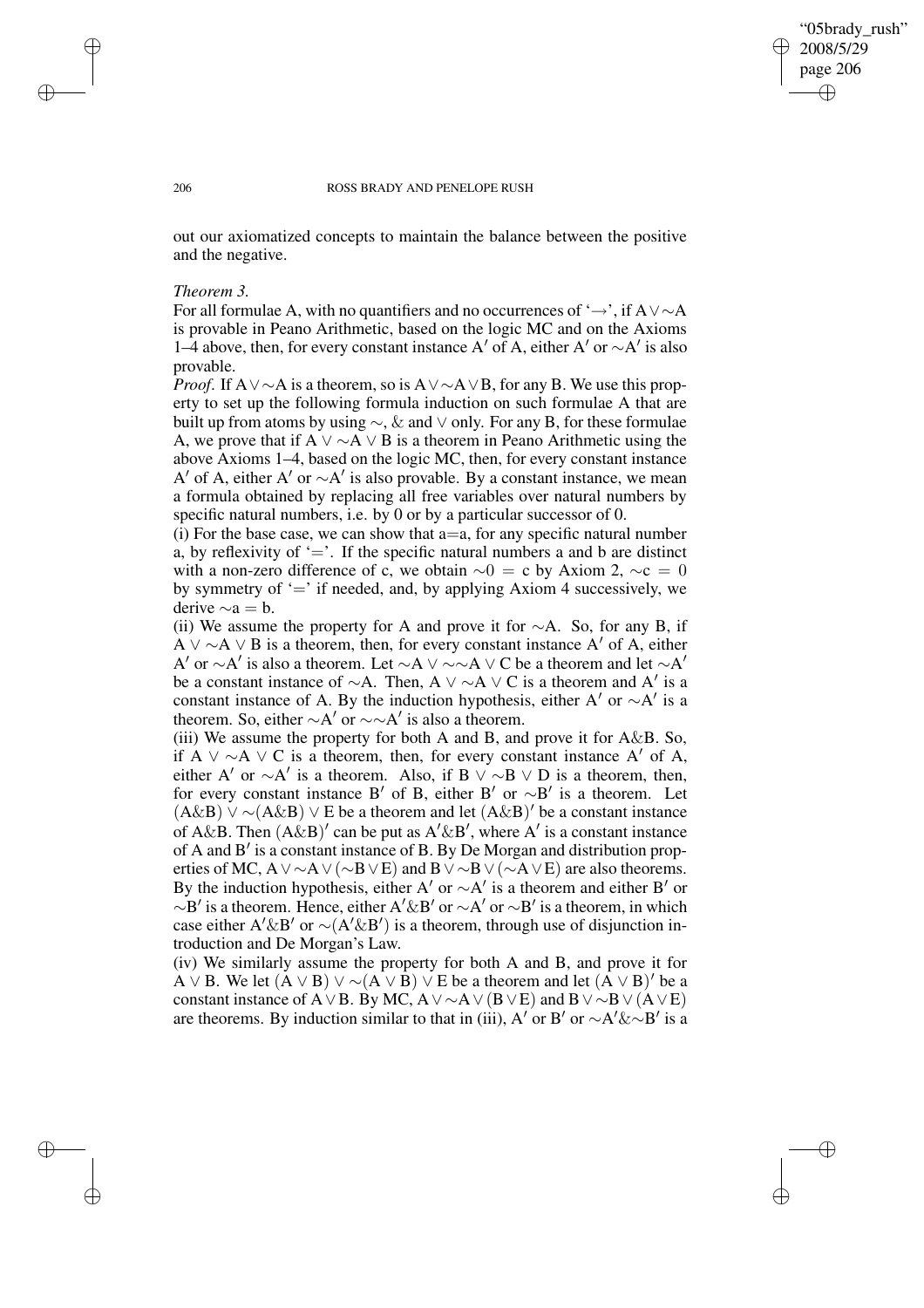✐

✐

✐

theorem, whereupon either  $A' \vee B'$  or  $\sim(A' \vee B')$  is a theorem. As at the beginning, if A  $\vee \sim A$  is a theorem, so is A  $\vee \sim A \vee B$ , for any B. Then, by the property just proved, for every constant instance  $A'$  of  $A$ , either A' or  $\sim$ A' is also a theorem.  $\Box$ 

Getting back to determining the scope of application of the LEM, we briefly examine Peano arithmetic and naive set theory, as both have some imput into Cantor's Argument. We first consider Peano arithmetic. As we have argued for in 6, the LEM can reasonably apply to constant arithmetic statements and to those involving variables, which have been recursively established. However, we can gain some further insight from Theorems 1, 2 and 3. From Theorem 1, we can see that if the LEM is assumed for atomic formulae of the form  $m = n \vee \sim m = n$ , then the LEM can be proved for all arithmetic statements built up from these atoms by using  $\sim$ , &, and  $\vee$ . Theorem 2 shows a similar result for the DS, so the two can work in tandem. So, if classicality is assumed for the atomic expressions, classicality can be proved for all formulae built using only '∼', '&' and '∨'. However, it can be shown that, if the logic MC was extended to MCQ, which is QMC plus the two distribution properties,  $\forall x(A \lor B) \rightarrow A \lor \forall xB$  and  $A \& \exists xB \rightarrow \exists x(A \& B)$ , this result will extend to all quantificational formulae without ' $\rightarrow$ '. Such formulae would then include the Gödel sentence G and its negation, neither of which are provable, whether the logic is based on MC or is classical. Nevertheless, there is a good reason to reject these two distribution properties and this undesirable consequence, which we pursue below.

Theorem 3 shows that if the LEM, A  $\vee \sim A$ , is provable in Peano arithmetic for these formulae, without quantifiers or  $\rightarrow$ , then, for every constant instance A' of A, either A' or  $\sim$ A' is also provable. This enables us to assume the LEM for the atomic sentences m=n with impunity, knowing that the problem faced by Gödel's Theorem cannot occur for these formulae. Indeed, Theorem 3 proves a very desirable property for us, ensuring that whenever the LEM holds for these formulae, it is based on instantiations of either disjunct. Further, if A is a constant formula (i.e. a sentence), either A or ∼A will be provable. So, we assume henceforth that the LEM applies to formulae, without quantifiers or  $\rightarrow$ . We also assume the DS for these formulae, as argued for in 5 and through the application of Theorem 2. Beyond this, the use of the LEM will be proved through one of its disjuncts or by induction. The DS can be further assumed as required, as argued in 5.

We could ensure extensionality by using restricted quantification, restricting it to a finite set of natural numbers. However, we would need to introduce some set theory in order to do this, and then there is the problem, mentioned previously, about deciding which number is the maximum for such a purpose. We could also stick with predicates that hold for only finitely many numbers, but this is too restrictive as most that one would want to deal with

✐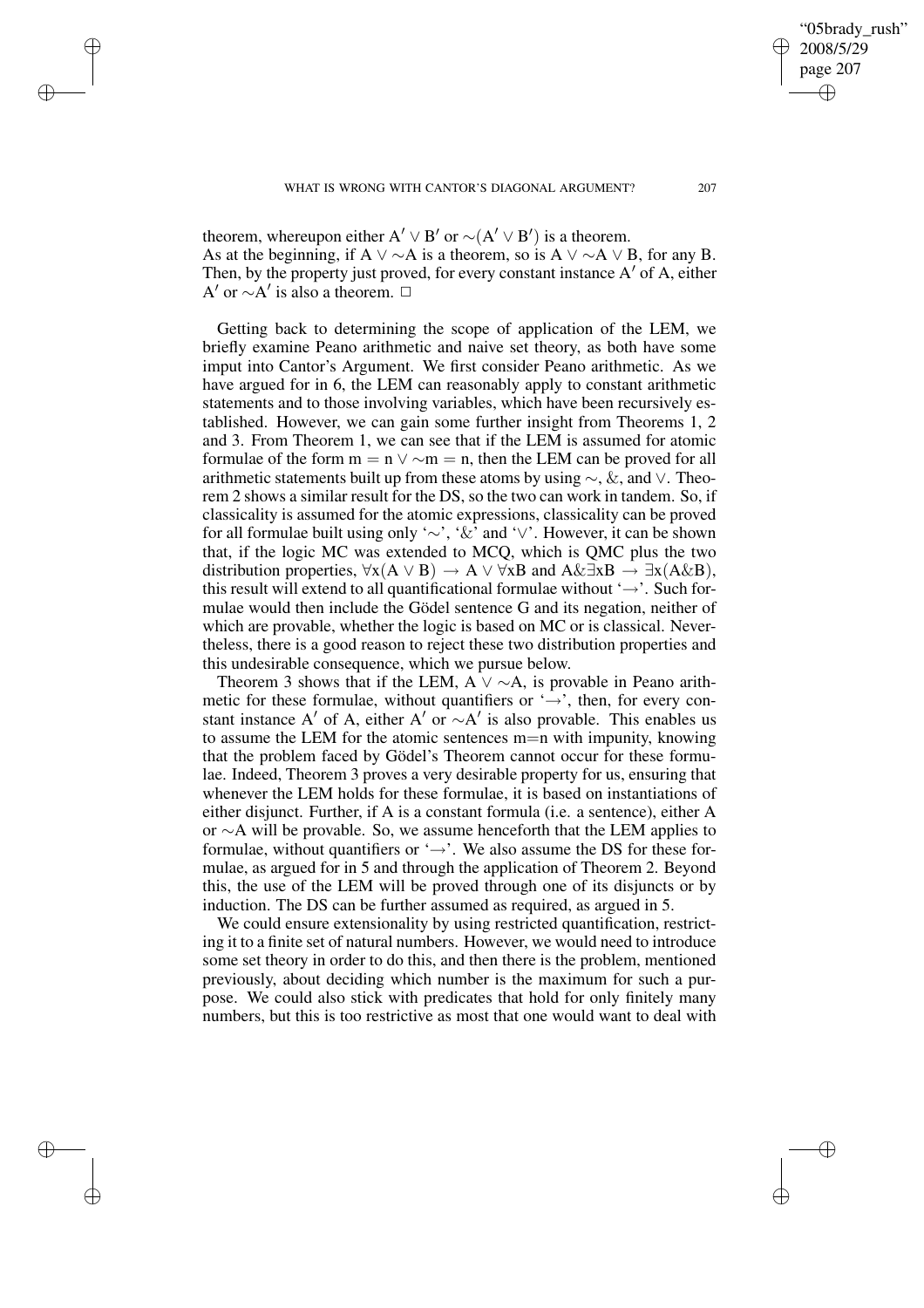✐

#### 208 ROSS BRADY AND PENELOPE RUSH

would hold for infinitely many numbers. So, it is better to proceed with infinite quantification over all natural numbers.

Moreover, quantification over an infinite set can harbour non-recursive properties which, by their nature, are not provable. This situation creates a ∼-incompleteness, as obviously the negation of a non-recursive property is not going to be provable either. Further, this puts a limit on the desirable use of the LEM and hence of extensionality. So, such quantifiers should be supported by the intensional meaning containment, rather than through extensional means, involving conjunction, disjunction, the LEM and the DS.

This brings us to the distribution properties,  $\forall x(A \lor B) \rightarrow A \lor \forall xB$ and A& $\exists x B \rightarrow \exists x (A \& B)$ . In all the first author's earlier work, both of these properties were included as axioms in the quantificational extensions LQ of all of my sentential relevant logics L (see Brady [1984a], in particular). However, they were initially introduced by Anderson in [1960], for his quantified entailment logic EQ, where the second property followed from the first using the definition:  $\exists xA =_{df} \sim \forall x \sim A$ . However, since the sentential distribution properties,  $(A \lor B) \& (A \lor C) \rightarrow A \lor (B \& C)$  and  $A\&(B \vee C) \rightarrow (A\&B) \vee (A\&C)$ , both hold, the above distribution properties hold when the quantification is over a finite domain.

In the first property,  $\forall x(A \lor B) \rightarrow A \lor \forall xB$ , there is a use of disjunction in supporting the second universally quantified statement ∀xB, and so it is a case of extensional support for a universal statement which needed intensional support, as we argued above. This extensional support can be seen more clearly from its deductive equivalent,  $\forall x(A \lor B) \rightarrow .\exists xA \lor \forall xB$ , where x can be free in A. This can in turn be transformed into  $\forall x(A \supset B) \rightarrow$ .∀xA  $\supset$   $\forall$ xB, where A  $\supset$  B  $=$ <sub>df</sub>  $\sim$ A $\vee$ B. Not only is it odd to have an entailment between two '⊃' statements, but we can also see the '⊃' support for the ∀xB. Indeed, Mares and Goldblatt in [2006] appropriately refer to the first property as 'extensional confinement', the second universal quantifier being confined by the disjunction. The second property,  $A\&\exists xB \rightarrow \exists x(A\&B)$ , can be established from the first by contraposition and  $\exists x A \leftrightarrow \neg \forall x \sim A$ . And, there is also a usage of extensional conjunction in relating the existentially quantified B to that of A&B. Note that all the other quantificational distribution properties are establishable primarily using the intensional  $\rightarrow$ ', together with sentential properties.

Further support for dropping  $\forall x(A \lor B) \rightarrow A \lor \forall xB$  can be obtained from Dummett in [1977], p. 31, and Beall and Restall in [2006], p. 64–65, both of whom argue from an intuitionist standpoint. Quoting Dummett:

'Then to have a proof of  $\forall x (Fx \lor A)$  is to have an effective operation which can recognize as associating to each number n a proof either of Fn or of A. However, since there are infinitely many cases

✐

✐

✐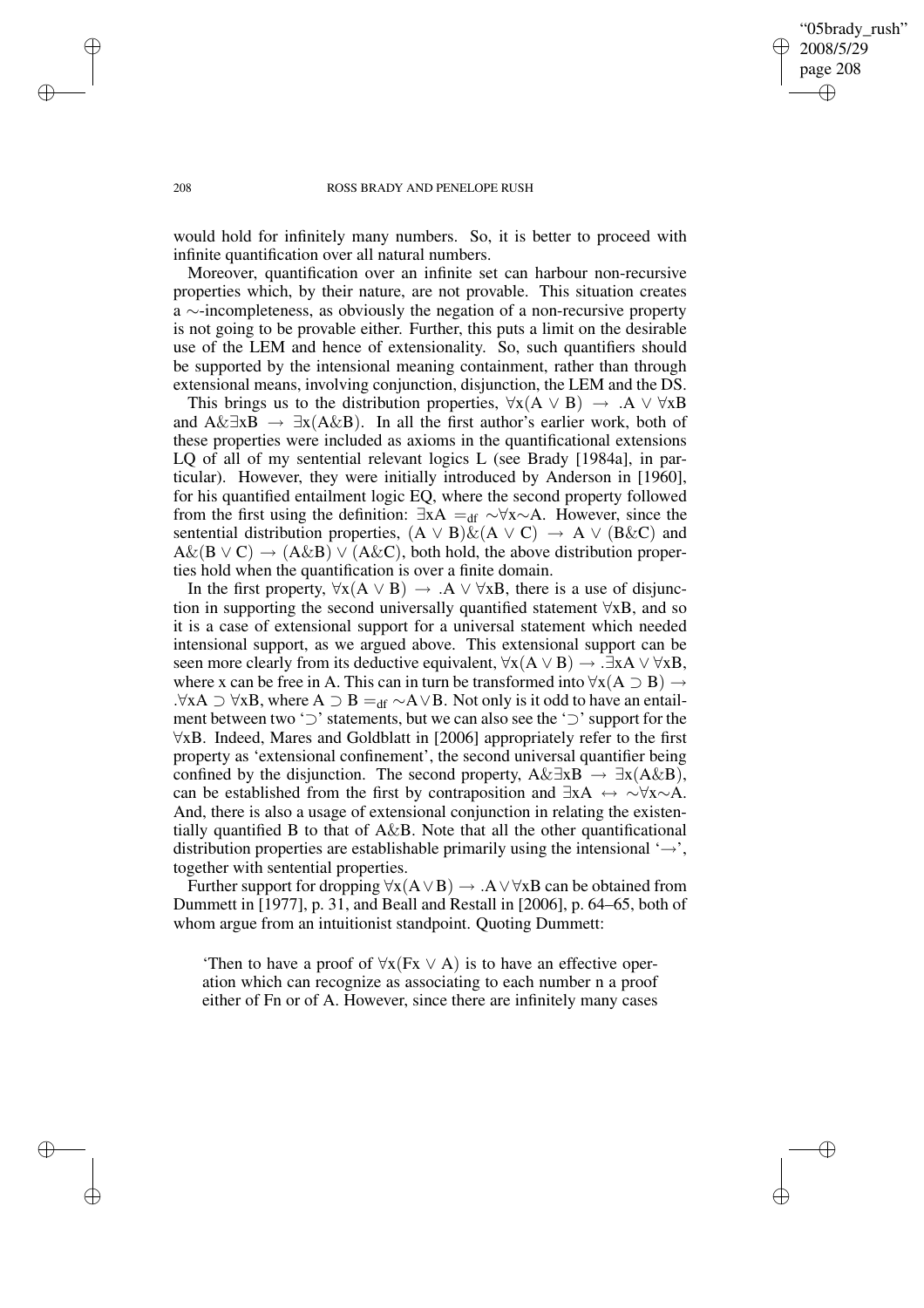✐

to consider, we cannot in general tell whether the operation will ever actually provide a proof of A, or will provide a proof of Fn for every n; we are therefore not, in general, in a position to assert either A or ∀xFx, and have no guarantee that we shall be in such a position after any finite number of applications of the operation which constituted the proof of  $\forall x (Fx \lor A)$ .'<sup>11</sup> [We have not employed Dummett's distinction between numerals and numbers here.]

## This argument would apply for us as well.

✐

✐

✐

✐

Using the form  $\forall x(A \lor B) \rightarrow .\exists xA \lor \forall xB$ , Beall and Restall on p. 65 use the example where all students attending a logic subject have either done the prerequisite or have got special permission to attend. They argue that ∃xA∨∀xB is not generally justified at any stage of asking the students one by one. We can extend this type of example to an infinite set for our purposes, where a universal disjunctive property holds by assumption or deduction. However, there may be no rhyme or reason for the first or second disjunct of the property to hold in individual cases.

So, we use the logic QMC, without the two distribution properties, rather than MCQ, following the terminology in Mares and Goldblatt [2006] for QR. Indeed, their semantics for the logic QR, given in their [2006], is not only more straightforward than that for RQ but also has semantic features that make due sense from our perspective. Their semantics for QR builds on the Routley-Meyer semantics for R, with its extensional truth-functional features, but adds propositions to the semantics so that the truth of a universally quantified statement at a world is obtained by entailment from a proposition which is true at the same world. So, a universal statement is intensionally supported through an entailment, rather than being obtained through an extensional truth-functional extension of the sentential logic using domains, as happens in Fine's complex semantics for quantified relevant logics in his [1988].

We next move on to examine naive set theory. Can we draw a similar line for the LEM here? Again, as in 6, the LEM can reasonably apply to constant finite set-theoretic statements, and this is the second level of LEM involvement. It can be extended to those statements involving variables, which have been recursively established over the infinite set of natural numbers. Here, we would need the addition of the Axiom of Infinity,  $\exists x (\emptyset \in x \& (\forall y \in x) y \cup \{y\} \in x)$ , introducing the set  $\omega$  of canonical natural numbers. This may well extend to those statements, involving variables, which have been established by transfinite induction, with the addition of the

 $11$  I owe this reference to Lloyd Humberstone.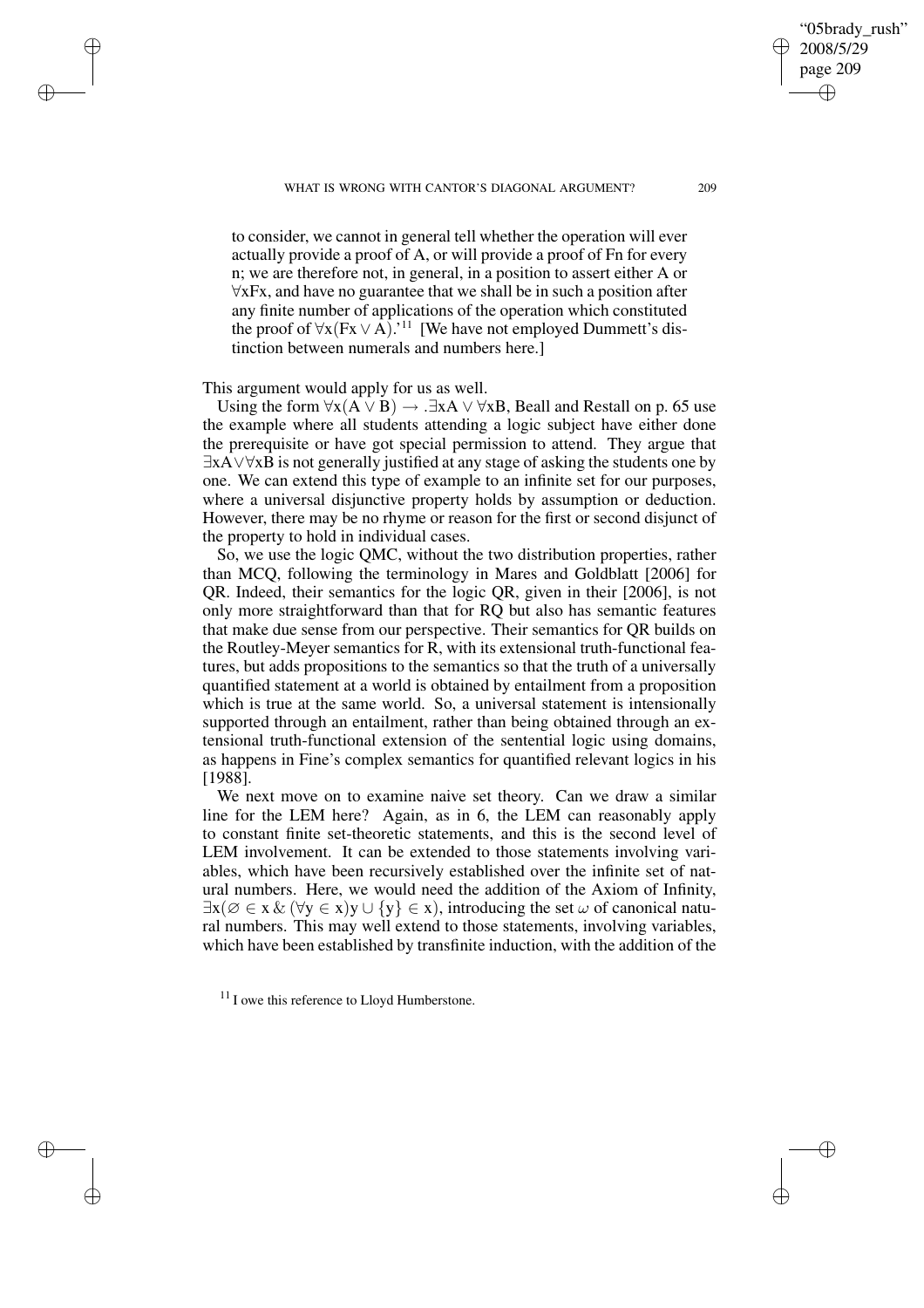"05brady\_rush" 2008/5/29 page 210 ✐ ✐

✐

✐

#### 210 ROSS BRADY AND PENELOPE RUSH

cumulative hierarchy of canonical ordinals. This is likely to include statements of the form  $x \in a$ , where a is a specific member of the cumulative hierarchy.<sup>12</sup>

This is probably about as far as one would go with the LEM, without encroaching on the general atom  $m \in n$ . Note here that the general assumption of m ∈ n ∨ ∼m ∈ n will lead to the LEM holding for the Russell set R, by simple substitution, and a contradiction,  $R \in R \& \sim R \in R$ , in the form of Russell's Paradox will then be derivable from  $R \in R \leftrightarrow \sim R \in R$  through  $(R \in R \vee \sim R \in R) \rightarrow (R \in R \& \sim R \in R)$ . As discussed in 5, such a simple inconsistency should not occur, at least in areas covered by the LEM, and nevertheless should not occur in serious study.

Also, for any instances of  $m \in n$  for which the LEM holds, Theorem 1 ensures that the LEM holds for all formulae compounded from them using '∼', '&' and '∨'. Theorem 2 does the same thing for the DS. Theorem 3 would be a good meta-theorem to have for applied systems in general, including set theory, but we would have to restrict it here to apply to those atomic instances,  $m \in n \vee \sim m \in n$ , of the LEM which hold and, of course, such that, for each of their constant instances, one of the disjuncts is provable.

This is an on-going project and these ideas for the above two theories will be pushed further and into other areas of mathematics, as the project proceeds.

#### 11. *Comparison with Intuitionist Mathematics*

We finish by briefly comparing our treatment using MCQ with intuitionist and recursive mathematics. Though intuitionist logic and MC are both constructive logics, their philosophical backgrounds and thus their logics are very different. For intuitionists, mathematical truths are intuited and synthetic *a priori*, as well as mentally constructed. This in turn induces a constructive logic. Indeed, intuitionists permit only potential infinities. They construct their mathematics first and then apply the principles therein to logic. This process is all set out in Heyting's book [1966], which finishes with an axiomatization of intuitionist logic. It is not a relevant logic in that  $A \rightarrow .B \rightarrow A$  and  $\sim A \rightarrow .A \rightarrow B$  are axioms and negation can be asserted just when a derivation of a contradiction from the unnegated statement is made. It follows that only about half of the double negation, contraposition and De Morgan principles hold, and that the LEM is not a logical truth. On

 $12$  In [UL], using classical meta-logic, I have used transfinite induction to show that naive set theory is simply consistent. Such usage is appropriate as it is an unprovability result that would still hold, with or without the assumption of the LEM and the DS in the meta-theory. As it is an addition for technical purposes, this would be at level three of LEM involvement.

✐

✐

✐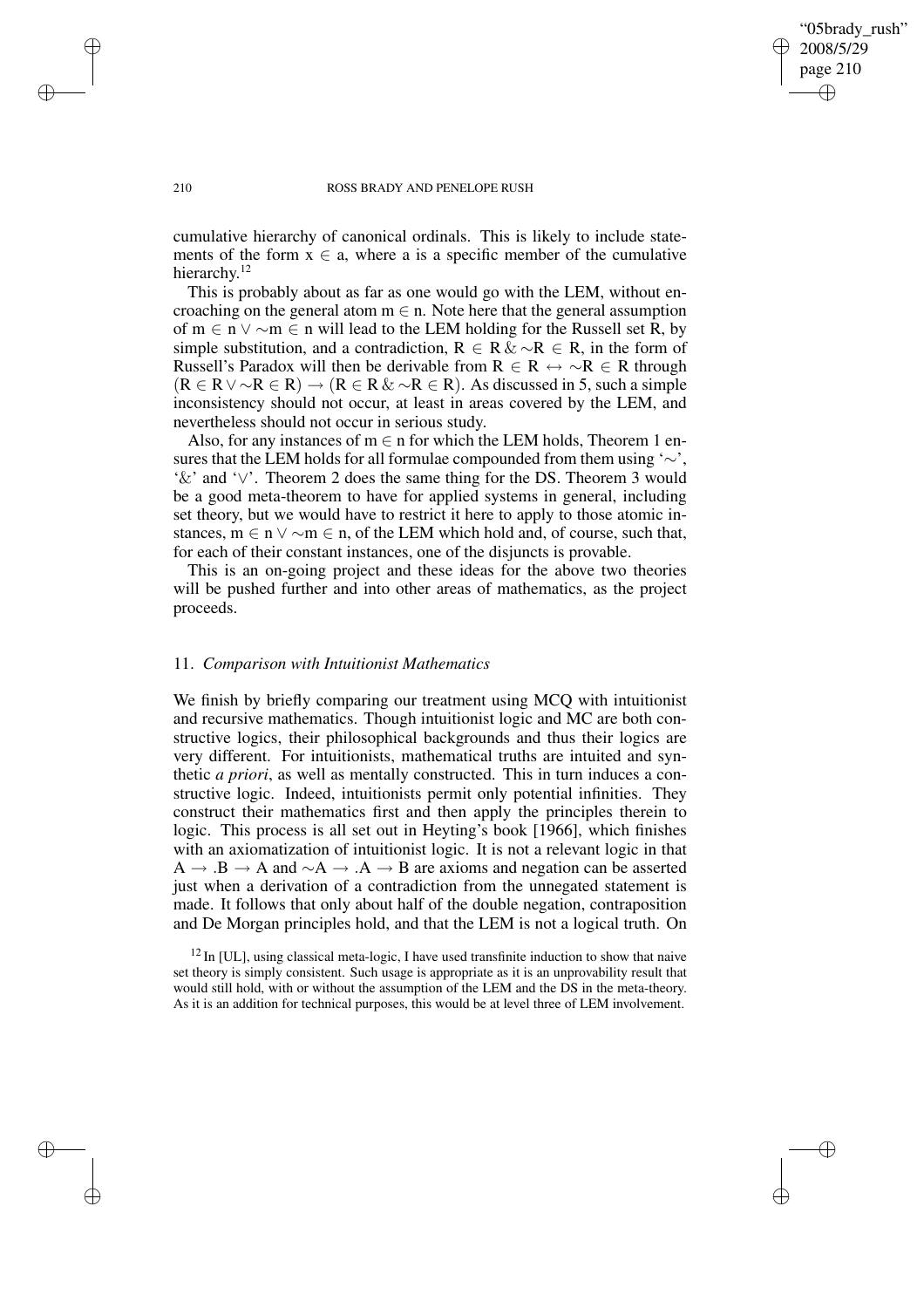"05brady\_rush" 2008/5/29 page 211

✐

✐

✐

✐

the other hand, its positive sentential fragment is the same as that of classical logic.

✐

✐

✐

✐

In comparison, QMC is a weak relevant logic with a De Morgan negation, meaning that all of the double negation, contraposition and De Morgan principles hold. The LEM is also not a logical law. Its positive sentential fragment is properly contained in that of classical and intuitionist logic. One sense in which it is constructive is that it recognizes logic as being about inferences from premises to conclusion, with its inferences being driven by meaning containment rather than by truth. The infinite can be introduced, but its properties are generally determined by meaning rather than by extensionality. However, some inferences do remain which would normally be judged as being non-constructive. For example, the De Morgan analogue,  $\sim \forall x \sim A \rightarrow \exists x A$ , holds in QMC but fails in intuitionist logic.

According to Posy, Brouwer's analysis of the problems with classical logic and classical mathematics involved the proposal that the LEM originated with an early mathematics dealing only with finite domains. For these early reckonings, Brouwer said, the LEM was in fact valid: 'mathematical objects were effectively complete' (Posy [2005], p. 334). But with infinite domains came incompleteness and the invalidity of the LEM. Mathematicians, though, 'continued to apply the old logic as if nothing had changed' (Posy [2005], p. 334), which is why, at least according to Brouwer, classical logicians and mathematicians still persist in their error of 'assert[ing] the existence of things that don't in fact exist' (also in Posy [2005], p. 334). We reason similarly; except that in our case, infinite domains may rightly be asserted to exist, but these domains may not be extensional, and so such an assertion may need an intensional justification.

Interestingly, as Posy points out, the ontological emphasis here can also inform a more general rejection of the LEM, even across ordinary empirical domains. This is due to the entirely reasonable notion (already noted above) that, even in ordinary empirical situations, there is much we can not know, and may conceivably never, decide. Of course, given our concern stated earlier with what is humanly possible, we focus on the latter situations, taking these to be clear cases of LEM failure, given that, in these cases, decidability is ruled out altogether — falling literally beyond our conceptual scope.

Under an intuitionistic interpretation, there is a (both actual and potential) 'backward' spread of the LEM prohibition from such cases to less obvious cases or cases in which it seems the LEM should hold, and this is one of the problems we hope to have avoided here. We take the LEM to be a reasonable assumption over certain domains, and to hold wherever it can be proved. That is, there seems quite clearly to be a domain in which the LEM may reasonably be taken to hold. This, loosely put, is the large part of the physical world of middle sized objects, to which, indeed, most 'classical' principles still apply in an everyday/common sense fashion — i.e mostly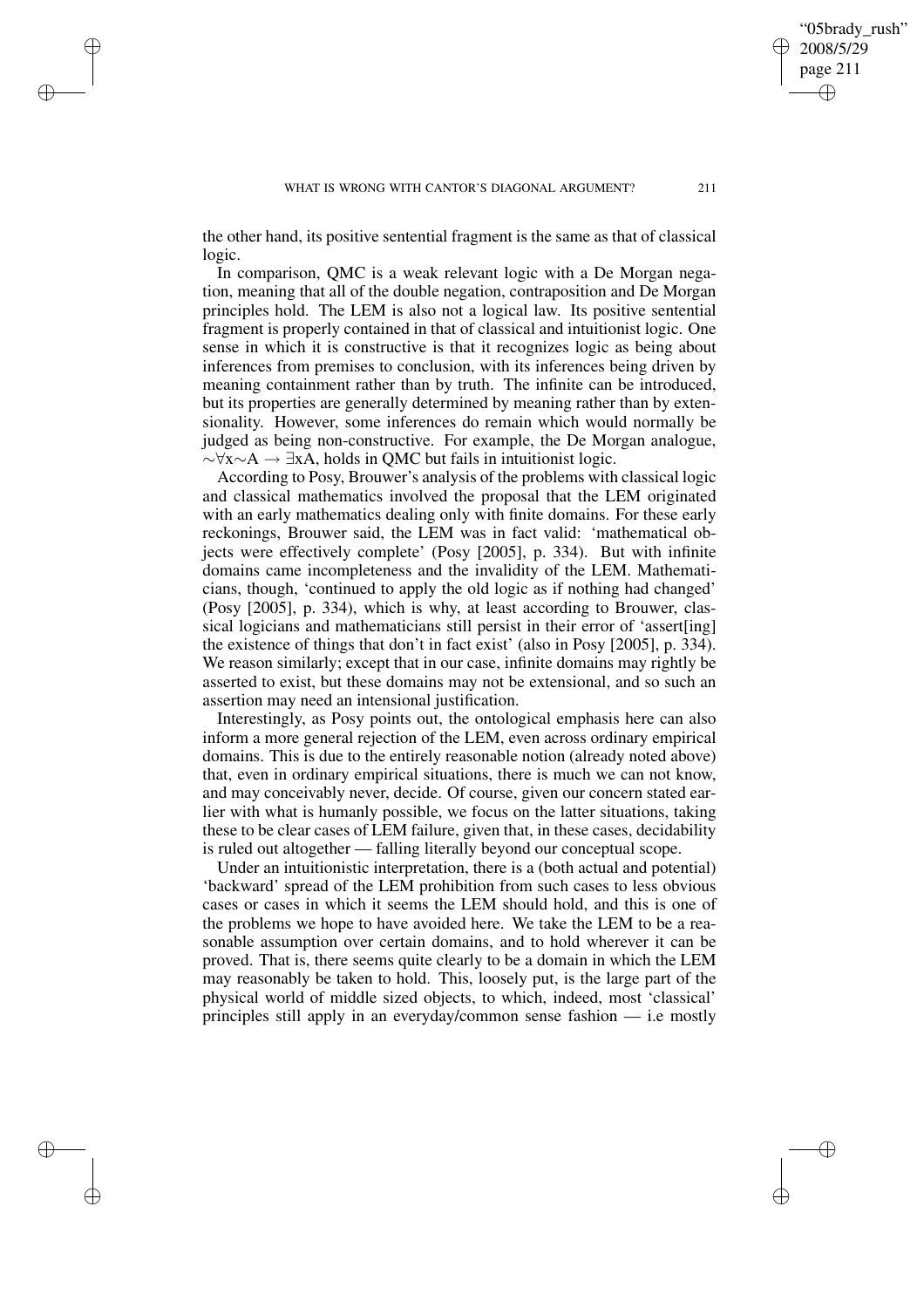"05brady\_rush" 2008/5/29 page 212 ✐ ✐

✐

✐

#### 212 ROSS BRADY AND PENELOPE RUSH

without obvious problems. It is as we examine the far edges of this domain: the very small or the very large or even the very vague, that we have cause to examine and restrict our usage of otherwise workable principles. Indeed, the three levels of LEM involvement, given in section 6, offer an (at least relatively) non-ad-hoc rationale for the application or otherwise of the LEM, guided both by considerations internal to the logic MC, and by the broader concepts MC itself fleshes out and exemplifies.

There is, in comparison, some internal dissonance in the intuitionist stance. There, the LEM can be shown to hold for a property or relation relative to a certain set or domain. This property or relation is then *decidable*. Some 'backward' justification is required here, some rationale for drawing a line between where the LEM prohibition holds and where it may be lifted. But there is, it seems, no obvious or natural means to provide this within the intuitionist framework. There is a comparison to be made with classical logic here: classical logic's universal use of the LEM can be compared with the intuitionist's universal rejection of the same — both are radical idealizations which run into problems at their 'edges', in that they both have difficulty accounting for the exceptions to these idealizations in a non-ad hoc way. Of course, intuitionism is guided by mathematics, and this does provide a framework in which the limits of the application of the LEM can be established. By contrast, from the outset, MC allows for scenarios both wherein the LEM holds, and wherein it does not. The boundaries between these cases may shift upon consideration of individual cases (this is another feature MC shares with intuitionism, namely the ability to assess individual cases as they arise according to an overarching framework), but the three levels of LEM involvement associated with MC ensure that its applicability or otherwise is a neither ad hoc nor over-idealised phenomenon.

#### 12. *Other Problems with Cantor's Argument*

Intuitionism in fact gives us two problems with Cantor's argument. The first we've already touched on  $-$  i.e. it oversteps the reach of the LEM. Not much more needs to be said about this, except that this has to do with the relationship of the LEM to existence: the LEM does not apply where there is no construction (see Posy [2005], p. 334), and with the notion that we cannot propose the existence of a new cardinal number bigger than  $\aleph_0$ , rather 'the species thus constructed are [according to Brouwer] denumerably unfinished' (Posy [2005], p. 323).

The second problem with Cantor's argument, from the perspective provided by intuitionism, is that it compromises an important understanding of the continuum, specifically, the notion of the continuum as viscous. It is a straightforward consequence of Brouwer's continuity theorem that the

✐

✐

✐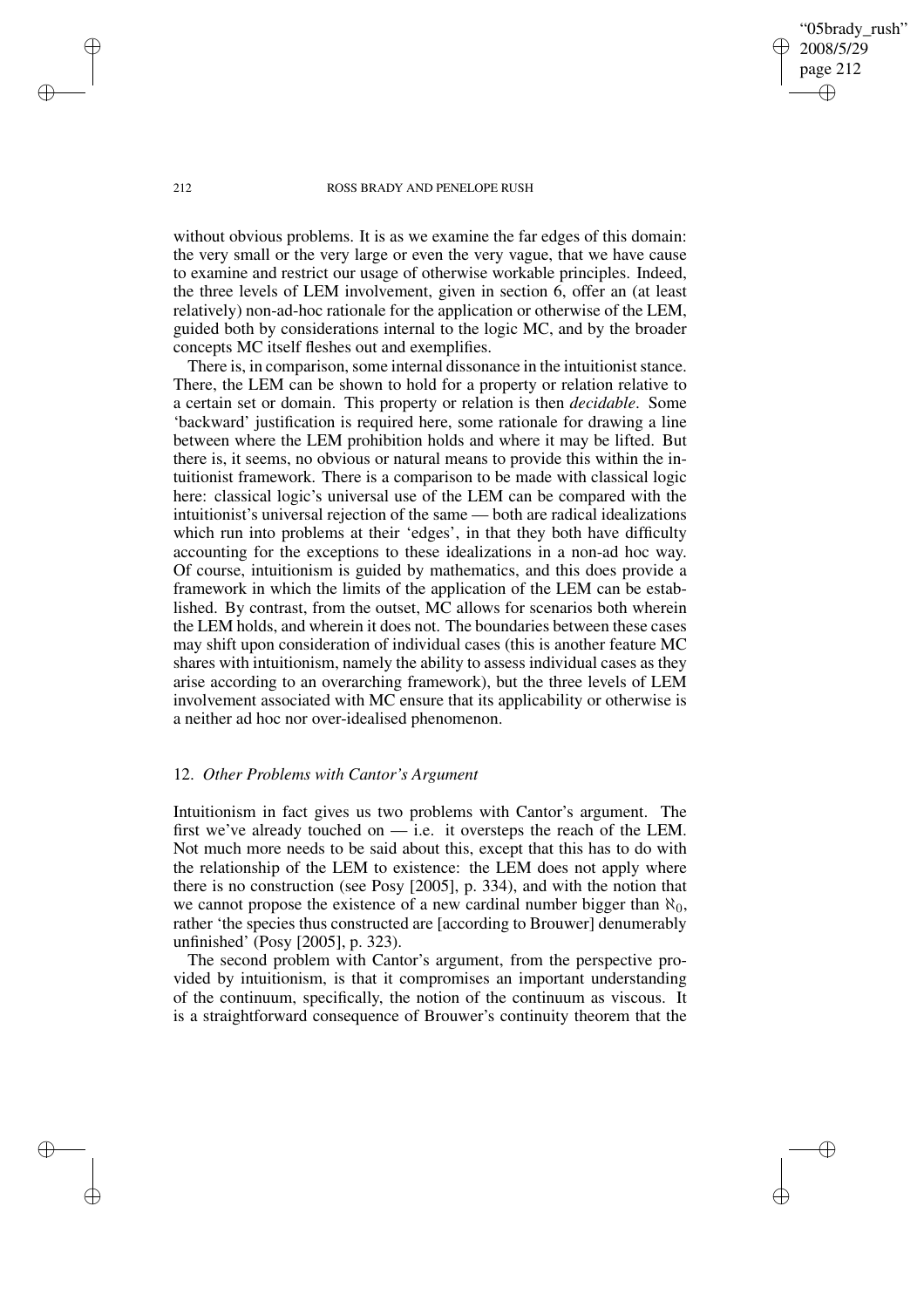WHAT IS WRONG WITH CANTOR'S DIAGONAL ARGUMENT? 213

✐

✐

✐

✐

continuum cannot be split (Posy [2005], pp. 345–6). Posy points out that Cantor had to abandon any conception of the continuum as viscous in order to compose it from a collection of points. Now, while acceptance of Cantor's argument does not entail the rejection of a viscous continuum, it seems that the acceptance of the continuum as viscous does encourage a re-think of Cantor's argument. This is not only because Brouwer already seems to have thought along these lines, but also because the conclusion of Cantor's argument seems less compelling when set against a presumption of viscosity. When we consider the set generated by the diagonalization against the presumption of viscosity, we have an intuitive means of conceptualizing that this new set does not enlarge the original, or take us somehow beyond what we can count. This is because now we can imagine that the new set simply shows that Cantor's particular carving up has residual elements 'clinging to the knife' (Posy ([2005], p. 347). Given this imagery, the proper conclusion becomes that an artificial, imposed structure cannot give a full account of a viscose domain.<sup>13</sup>

The notion of viscosity, then, is neatly formally expressible as follows: *Theorem*: Every decidable subset of R either is empty or includes all of R. (R is indecomposable.) (McCarty [2005], p. 368.)

This is proved in much the same way as is the invalidity of the universally generalised LEM (a full discussion and formal treatment of the connection between these two theorems and their proofs is given in McCarty [2005]).

Heyting (who gives the same results, found in his [1966], p. 40) concluded from this that the continuum is not denumerably infinite. Indeed, our own attempted argument towards Cantor's Theorem does go through intuitionistically. And, this argument can be taken further to conclude Cantor's Theorem itself, due to the presence of both  $(A \rightarrow \sim A) \rightarrow \sim A$  and  $(A \rightarrow B\&\sim B) \rightarrow \sim A$  in intuitionist logic.<sup>14</sup>

Brouwer's conclusion, by comparison, focuses on existence. From his continuity theorem, and from his acceptance of Cantor's diagonal argument (as a proof that the real interval is uncountable), he concludes that the *existence* of an uncountable cardinal number cannot be shown (Posy [2005], p. 334). Brouwer's perspective, as Posy points out, is highlighted by his division between the study of 'splittable' or separable sets and the study of the continuum. The former is even given a special name: 'separable mathematics' (Posy [2005], p. 346). Thus, Brouwer's interpretation, in particular,

 $13$  Note that Brouwer showed how to construct the continuum from choice sequences as autonomously existing entities, thus showing that 'we can have a viscous continuum and make it out of points as well' (Posy [2005], p. 347).

 $14$  I owe this point to Lloyd Humberstone and Bob Meyer.

"05brady\_rush" 2008/5/29 page 213

✐

✐

✐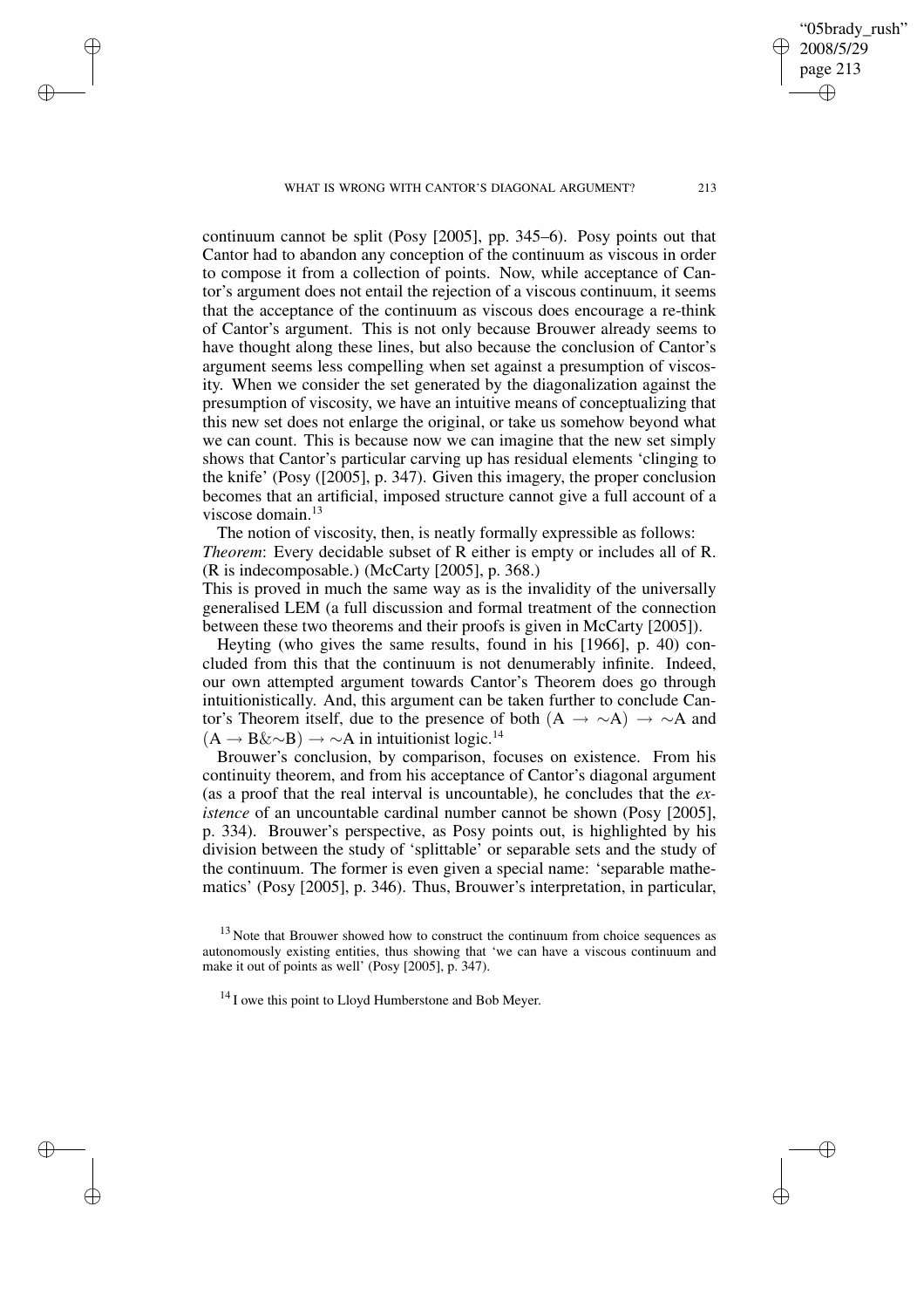#### "05brady\_rush" 2008/5/29 page 214 ✐ ✐

✐

✐

#### 214 ROSS BRADY AND PENELOPE RUSH

offers a perspective on the nature of the continuum, as *it exists*, or, to state the same point without metaphysical bias, *if* it exists.

A further perspective on the problems with Cantor's argument takes the argument's impredicativity as its starting point:

A complaint . . . is that the proof is problematic not for want of explicitness but because it is impredicative. This is because the diagonalizing function f maps down the hierarchy, so that  $f(s)$  is a set of lower birthday than s. . . .This is the reason why the proof of uncountability is unacceptable to the constructivist: the objection is that although we have defined  $f(s)$  explicitly, we have only done so in terms of s. In truth, the point might be better put by saying that the definition of the real numbers is *impredicative, since the proof of uncountability does no more than exploit the definition*. (Potter [2004], pp. 137–8, our emphasis). [Here, s is the hierarchy of real numbers, ordered by some 1–1 function and f picks out the altered diagonal, creating a real number.]

This accords with our account, although we are not concerned with impredicativity itself, in that we accommodate circularity, provided it is kept intensional.

Indeed, the observation that Cantor's argument is impredicative, standing alone, does not offer much insight, since impredicative definition is a largely accepted mathematical practice. But the same observation bears fruit when accompanied by an analysis of predication itself. Such an analysis is provided throughout Feferman [1998], which includes work on the reach of predicative mathematics. But for our purposes it is enough to note some of the core objections arising from predicativity as a general stance, to the issues raised here.

These include Poincare's 'diagnoses' (in Feferman [2005], p. 591) of typical paradoxes, including the Richard paradox involving Cantor's diagonalization:

According to Poincare, in this case [Richard Paradox] the vicious circle lies in trying to produce the object r in D by reference to the supposed totality of objects in D; indirectly, then, r is defined in terms of itself, as one of the objects in D. Poincare's second diagnosis is . . . that the source of each paradox lies in the assumption of the 'actual' or 'completed' infinite (in Feferman [2005], p. 591).

✐

✐

✐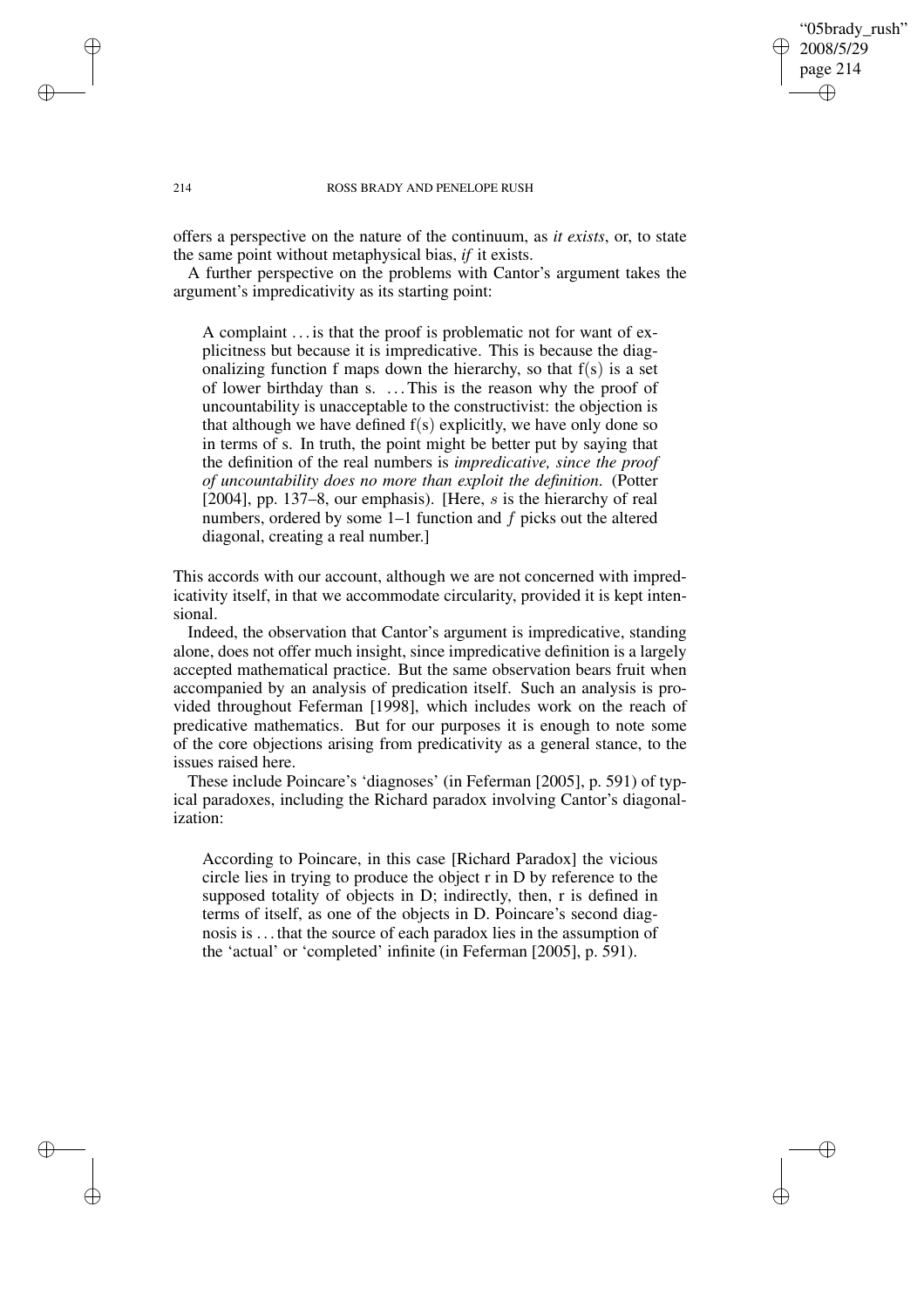WHAT IS WRONG WITH CANTOR'S DIAGONAL ARGUMENT? 215

Again, though, note that we are not concerned by circularity or by vicious circles since we use the logic to avoid problems with these, but we are concerned by the reach of extensionality. Our own position on Richard's paradox is in accordance with these concerns, as has been stated above (section 8).

✐

✐

✐

✐

Russell, though, took Poincare's diagnosis seriously and as a result disallowed the LEM under universal quantification, but allowed it in variable form, taking the latter to (legitimately) make a claim about 'any' and the former form as an illegitimate claim about 'all' (Feferman [2005], p. 593). Feferman discusses Russell's stance in some detail:

The importance of this distinction [between 'all' and 'any'] for Russell has to do with the injunction against illegitimate totalities. In particular, with p a variable for propositions, he would admit  $\ldots$  p  $\vee$  $~\sim$ p, but not the statement  $(\forall p)(p \vee \sim p)$  ... similarly for properties  $P(x)$ ; significantly, Russell pointed out that the proposed definition of the natural numbers in the form "'n is a finite integer" means "whatever property  $\varnothing$  may be, n has the property  $\varnothing$  provided  $\varnothing$  is possessed by  $\hat{0}$  and by the successors of possessors"  $\hat{1}$ ...(van Heijenoort [1967], p. 159). That is, in symbols,

$$
F(n) =_{df} (\forall \varnothing) [\varnothing(0) \& (\forall x) (\varnothing(x) \supset \varnothing(x')) \supset \varnothing(n)] (**)
$$

cannot be replaced by dropping the universal quantifier over properties '(∀∅)'.

. . .[Russell] faced the question of when it is legitimate to apply universal quantification over any kind of object, and here he veered away from Poincare's injunction against the 'actual' infinite:

[the reason we can] speak of 'all men' ... is not finitude, but what may be called logical homogeneity. This property is to belong to any collection whose terms are all contained within the range of significance of some one function. It would not always be obvious at a glance whether a collection possessed this property or not (van Heijenoort [1967], p. 163).

By comparison, recall that, in our case, for A without quantifiers, (1)  $(\forall x)$  $(A \vee \sim A)$  is acceptable, but (2)  $(\forall x)A \vee \sim (\forall x)A$  is not. Similarly, as stated earlier, the general assumption of the LEM in the form (3) A(n)∨∼A(n) with the variable n ranging over the domain of natural numbers is not automatically, or generally acceptable. This is comparable with Russell's observation

"05brady\_rush" 2008/5/29 page 215

✐

✐

✐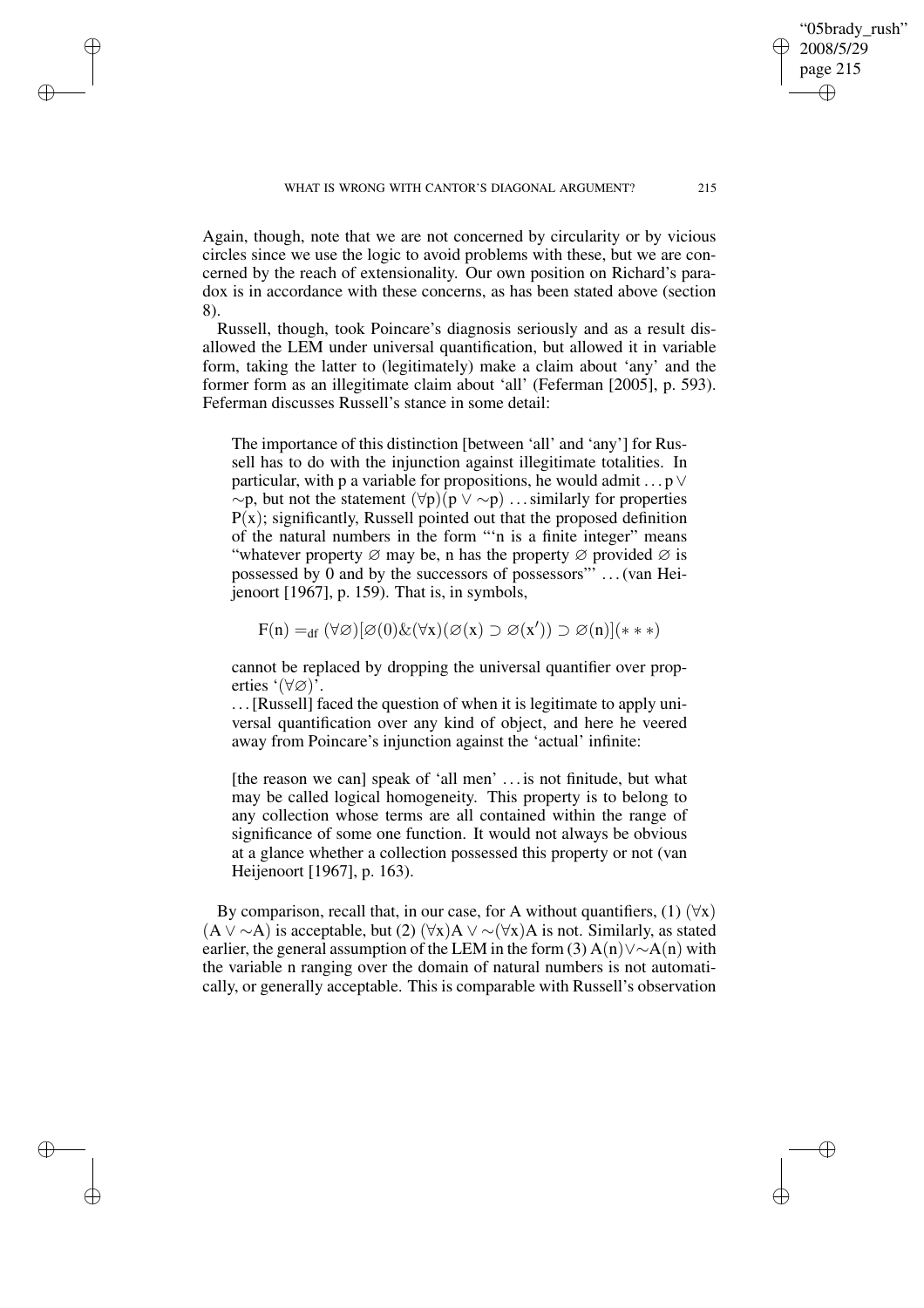"05brady\_rush" 2008/5/29 page 216 ✐ ✐

#### 216 ROSS BRADY AND PENELOPE RUSH

above that 'it is not always obvious at a glance' to determine whether an infinite collection possesses a given property. In particular, we argue that infinite and non-recursive properties over an infinite domain require an intenstional justification. That is, only where one or the other conjuncts of the LEM can be shown to hold universally for a particular property n, can the versions (2) and (3) hold, and this is something that needs to be shown case by case (for each n). But this process cannot generally be reversed. From a universal LEM  $(1)$ , we cannot always speak universally of one of its disjuncts.

Thus, for us, talk of 'all men' (and, more pertinently, of all natural numbers) is acceptable, as is the application of the LEM to such collections. It is talk of the LEM holding for 'all properties of all men/numbers' that is problematic. That is, it is when a generalised LEM is taken to give extensional support to an otherwise (possibly) unprovable universal quantification that problems arise. It seems likely that this is also the sort of reasoning that led Russell to make the assumption ' $(\forall \emptyset)$ ' in  $(* **)$  above, and to make it explicitly.

Our own version of Russell's misgivings, then, might read thus: section 6 shows: that you can prove the LEM inductively (or otherwise) for a property does not mean that you can prove the LEM by induction (or otherwise) for all properties. Indeed, we agree with Russell that whether any given property holds across an infinite domain is certainly not obvious at first glance.

#### 13. *Comparison with Recursive Mathematics*

Recursive mathematics is limited by what sets and functions can be obtained recursively using the natural numbers, and is generally developed using classical logic. Our recursion is specifically directed to the LEM, to try and ensure that it holds. However, we have already pointed out the difficulty in establishing the LEM as a disjunction by mathematical induction, but clearly we can prove the LEM from one of its disjuncts, proved by induction or by any method for that matter. For us, infinite functions and sets can still be defined, whether recursive or not, and, as stated above, their properties are generally determined by meaning rather than by extensionality.

> ROSS BRADY and PENELOPE RUSH Philosophy Program, La Trobe University, Victoria 3086, **AUSTRALIA**

> > and

✐

✐

✐

✐

✐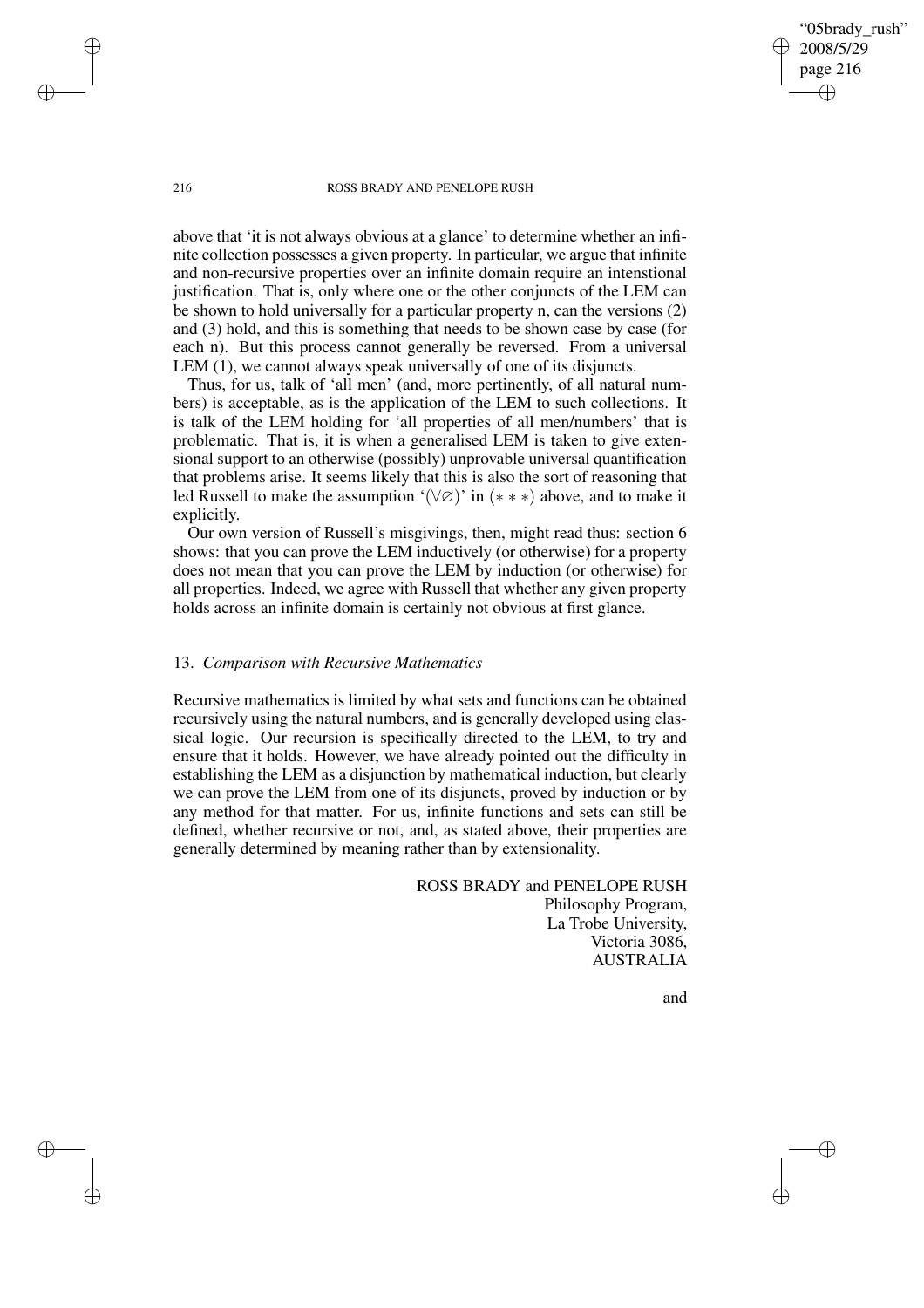#### "05brady\_rush" 2008/5/29 page 217 ✐ ✐

✐

✐

#### WHAT IS WRONG WITH CANTOR'S DIAGONAL ARGUMENT? 217

PENELOPE RUSH Philosophy Department, University of Tasmania, Hobart, Tasmania, AUSTRALIA.

## **REFERENCES**

A.R. ANDERSON

✐

✐

✐

✐

- [1960]: 'Completeness Theorems for the Systems E of Entailment and EQ of Entailment with Quantification', *Zeitschrift für Math. Logik und Grundlagen der Math*, Vol. 6, pp. 201–216.
- A.R. ANDERSON and N.D. BELNAP, Jr.
- [1975]: *Entailment, The Logic of Relevance and Necessity*, Vol. 1, Princeton U.P. [ENT1]
- J.C. BEALL and G. RESTALL

[2006]: *Logical Pluralism*, Oxford U.P., Oxford.

## R.T. BRADY

- [1984]: 'Depth Relevance of Some Paraconsistent Logics', *Studia Logica*, Vol. 43, pp. 63–73.
- [1984a]: 'Natural Deduction Systems for some Quantified Relevant Logics', *Logique et Analyse*, Vol. 27, pp. 355–377.
- [1996]: 'Relevant Implication and the Case for a Weaker Logic', *Journal of Philosophical Logic*, Vol. 25, pp. 151–183.
- [2000]: 'Entailment, Negation and Paradox Solution', in D. Batens, C. Mortensen, G. Priest, and J-P. van Bendegem (eds), *Frontiers of Paraconsistent Logic*, Research Studies Press, Baldock, Hertfordshire, pp. 113–135.
- [2003]: (ed.) *Relevant Logics and Their Rivals, Vol. 2: A Continuation of the Work of R. Sylvan, R.K. Meyer, V. Plumwood and R.T. Brady*, Ashgate, Aldershot. [RLR2]
- [2006]: *Universal Logic*, CSLI Publs, Stanford. [UL]
- [2007]: 'Entailment Logic A Blueprint', in J-Y. Beziau, W. Carnielli and D. Gabbay (eds.) *Handbook of Paraconsistency*, King's College Publications, London, pp. 127–151.
- [2008]: 'A Rejection System for the First-Degree Formulae of some Relevant Logics', *Australasian Journal of Logic*, Vol. 6, forthcoming.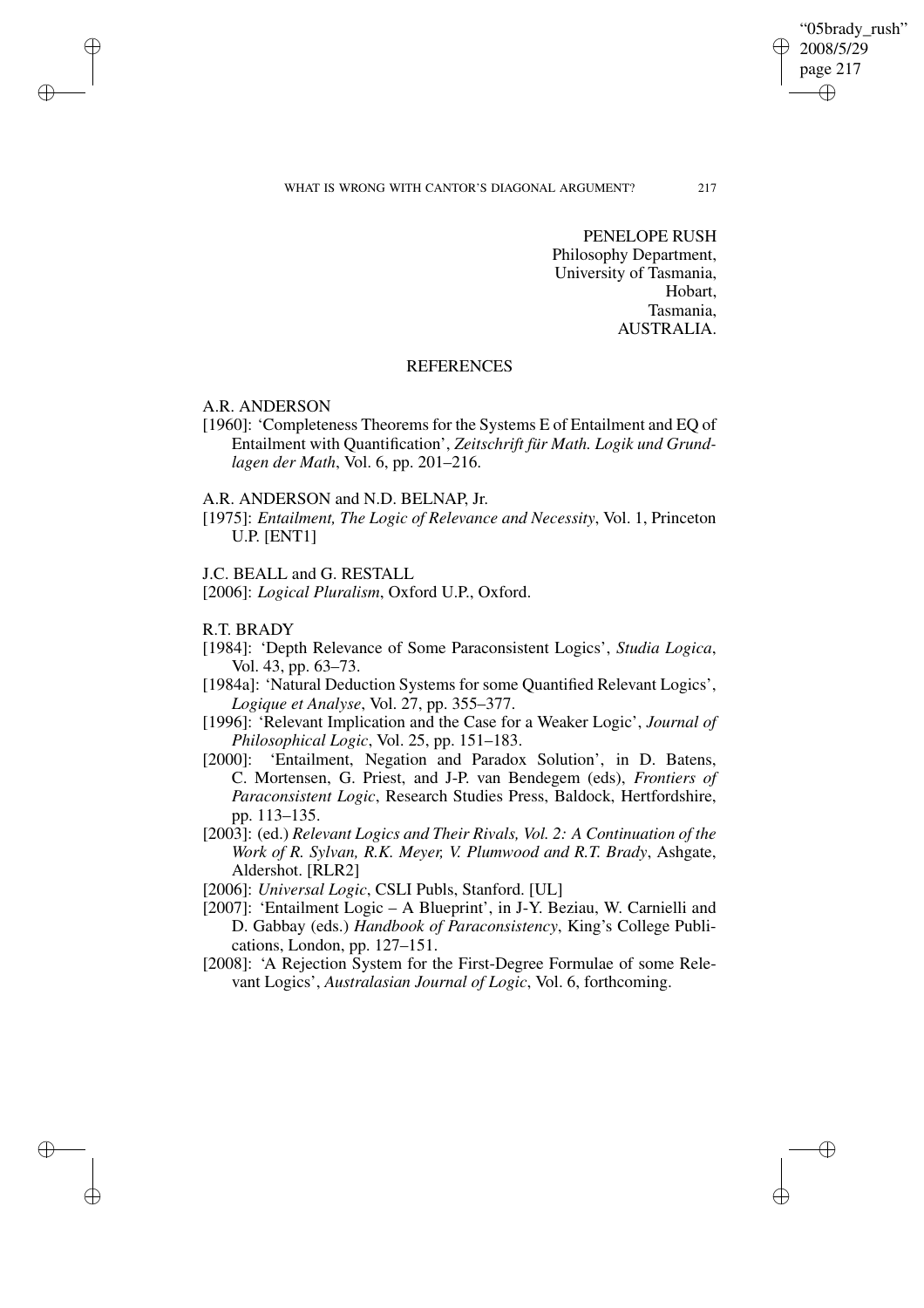"05brady\_rush" 2008/5/29 page 218 ✐ ✐

✐

✐

#### 218 ROSS BRADY AND PENELOPE RUSH

## R.T. BRADY and P. RUSH

[200x]: 'Four Basic Logical Issues', *Review of Symbolic Logic*, forthcoming.

#### M. DUMMETT

[1977]: *Elements of Intuitionism*, Oxford U.P., Oxford.

## S. FEFERMAN

[1998] *In the Light of Logic*, Oxford U.P., New York. [2005] 'Predicativity', in S. Shapiro (ed) [2005], pp. 590–625.

## K. FINE

✐

✐

[1988]: 'Semantics for Quantified Relevance Logic', *Journal of Philosophical Logic*, Vol. 17, pp. 27–59.

## G. FREGE

[1879]: Begriffsschrift, in J. van Heijenoort (ed. and trans.), *From Frege to Gödel, A Sourcebook in Mathematical Logic, 1879–1931*, Harvard U.P., pp. 1–82.

## A. HEYTING

[1966]: *Intuitionism: An Introduction*, 2nd edn, North-Holland, Amsterdam.

## P. MADDY

[2002] 'A Naturalistic Look at Logic', in Proceedings and Addresses of the APA 76 (November), pp. 61–90.

#### E.D. MARES and R. GOLDBLATT

[2006]: 'An Alternative Semantics for Quantified Relevant Logic', *The Journal of Symbolic Logic*, Vol. 71, pp. 163–187.

## D.C. McCARTY

[2005]: 'Intuitionism in Mathematics', in S. Shapiro (ed.) [2005], pp. 356– 387.

## R.K. MEYER

[1975]: *The Consistency of Arithmetic*, typescript, A.N.U.

#### C. POSY

[2005] 'Intuitionism and Philosophy', in S. Shapiro (ed) [2005], pp. 318– 356.

## M. POTTER

✐

✐

[2004] *Set Theory and its Philosophy*, Oxford U.P., New York.